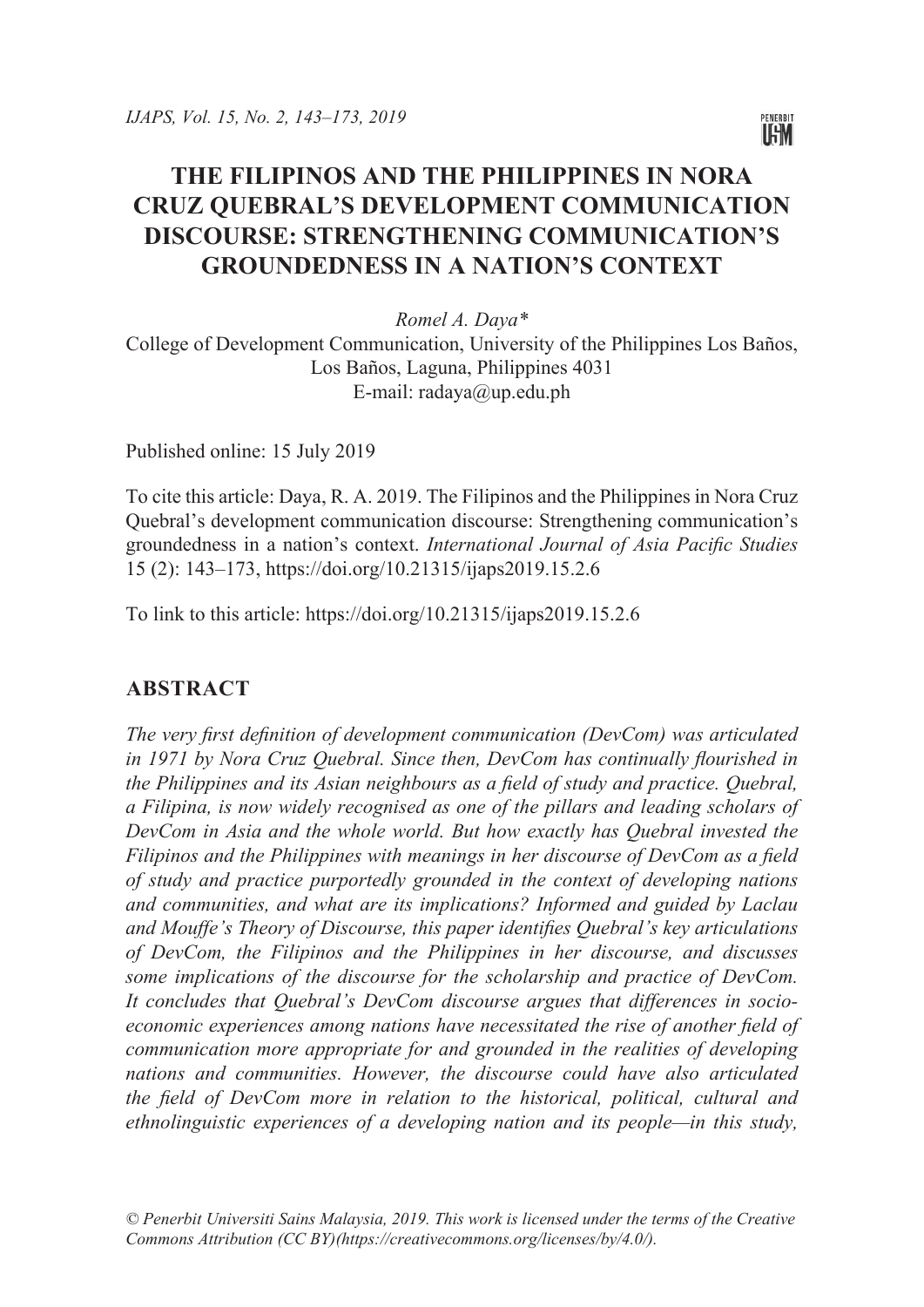*that of the Philippines and the Filipinos. What has been barely articulated in the discourse has important implications for DevCom scholarship and practice.*

**Keywords:** Development communication, Nora C. Quebral, Filipino, Philippines, discourse theory

#### **INTRODUCTION**

The intellectualisation of communication as a discipline has produced various discourses on communication as a transformative force that can change human lives and societies for the better. These discourses go beyond describing and explaining how communication occurs and makes social life possible. They advance propositions that emphasise the transformative capacity of communication, especially given the widespread social realities of poverty, inequality, oppression, discrimination and exclusion. Development communication (DevCom) is a product of these discourses as it views communication both as a basic social process and as a strong social force that can help facilitate the development of society.

The practice of DevCom in various parts of the world actually predates its intellectualisation in the academe as a field of study (Manyozo 2012). Communication initiatives aimed at transforming the lives of poor people had long been practiced before the term *development communication* was coined and first defined by Nora Cruz Quebral in 1971 (Bessette 2006; Manyozo 2012). Early scholars and practitioners talked and wrote about the practice without labelling it as DevCom or other names signifying a field of communication with a transformative view (Gumucio-Dagron and Tufte 2006). At the end of the 20th century, the practice, as well as its scholarship, was already known by different names, somehow reflecting how it developed in and addressed different social contexts and how it became varied in focus, emphasis and scope (Melkote and Steeves 2001).

Nowadays, DevCom is largely equated to "communication for development" (C4D), "communication for social change" (CFSC), and "media, communication and development" (MCD) (Manyozo 2012: xvii). Despite this equivalence, it is widely acknowledged that the academic intellectualisation and institutionalisation of DevCom began and flourished in the Philippines for various reasons. First, the one who coined the term "development communication" and the first academic to formulate a definition of it as a field of study and practice was Quebral, a Filipina (Bessette 2006: 28; Librero 2008: 9; Manyozo 2006: 80).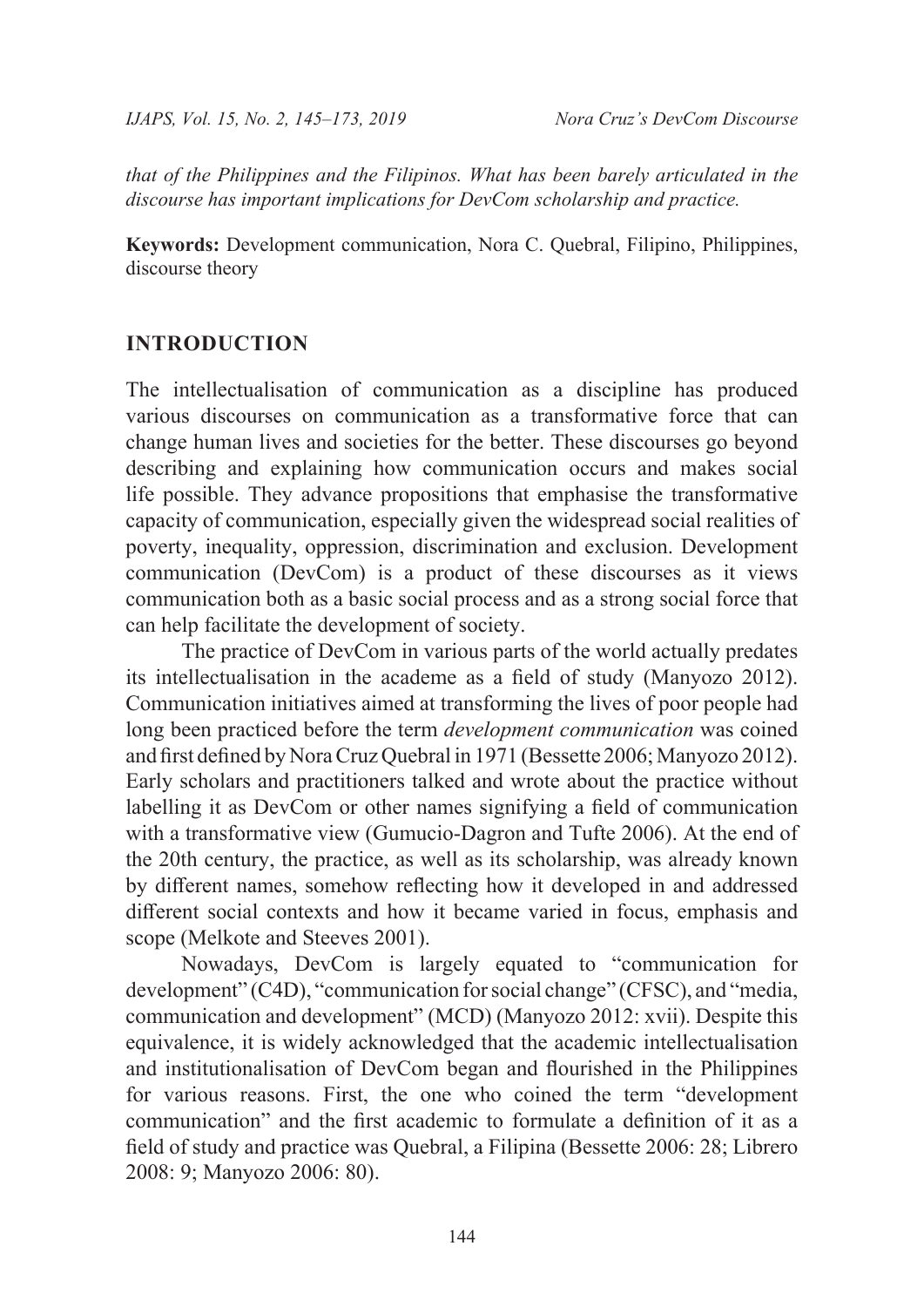Second, the first undergraduate and graduate degree programs in DevCom were instituted in the Philippines (Librero 2012; Quebral 1975b), specifically at the University of the Philippines Los Baños (UPLB) which now has a full-fledged College of Development Communication. The significance of this institutionalisation is underscored by the fact that, as Latin American C4D/CFSC scholar Gumucio-Dagron (2001: 9) notes, "Among thousands of academic institutions that produce journalists, only a very few offer training for people interested in communication for development."

Third, the rich history of DevCom in the Philippines attests to how the field has continually grown and matured as a social science with a strong institutional base and a growing number of scholars and practitioners since 1971. It also provides a strong argument for the critical contributions of Filipino scholars led by Quebral to the rise and advancement of DevCom as a field of study and practice. These scholars saw the need for a field of communication that could address the situations and problems of developing nations, such as the Philippines, which are in many ways different from the traditionally powerful nations of the West. In this sense, there has been an acknowledgement of the need for groundedness of communication projects in the social realities of developing nations since the beginning. These social realities are also diverse, and the different DevCom schools of thought that have risen in different parts of the world reflect this diversity.

A scholar of MCD, Manyozo (2012) calls the field of DevCom that has grown in the Philippines as the Los Baños school of thought. He contends that "the School's pioneering reflexive, method-driven and theory-based nature of devcom practice was very original and defined the shape of global discourse, practice and training in devcom" (Manyozo 2006: 95). Until recently, however, the Los Baños school was rarely recognised in Western literature as a pioneer in DevCom and so were other similar schools of thought that emerged in the developing world.

Manyozo (2006, 2012) also laments how the Western literature on DevCom neglected in the past the theory and praxis of DevCom that emerged in Asia, Africa and Latin America. To him, "the achievements of Third World development communication scholars" like Quebral were ignored before because of the "inability of Western scholars to understand or learn of global developments in the field" during much of the 20th century (Manyozo 2006: 86). Gumucio-Dagron and Tufte (2006) share the same sentiment regarding the voices of scholars from North America and Europe dominating the earliest years of C4D despite the significant contributions of scholars from Asia and Latin America. Manyozo (2006: 85) goes further and asserts that it is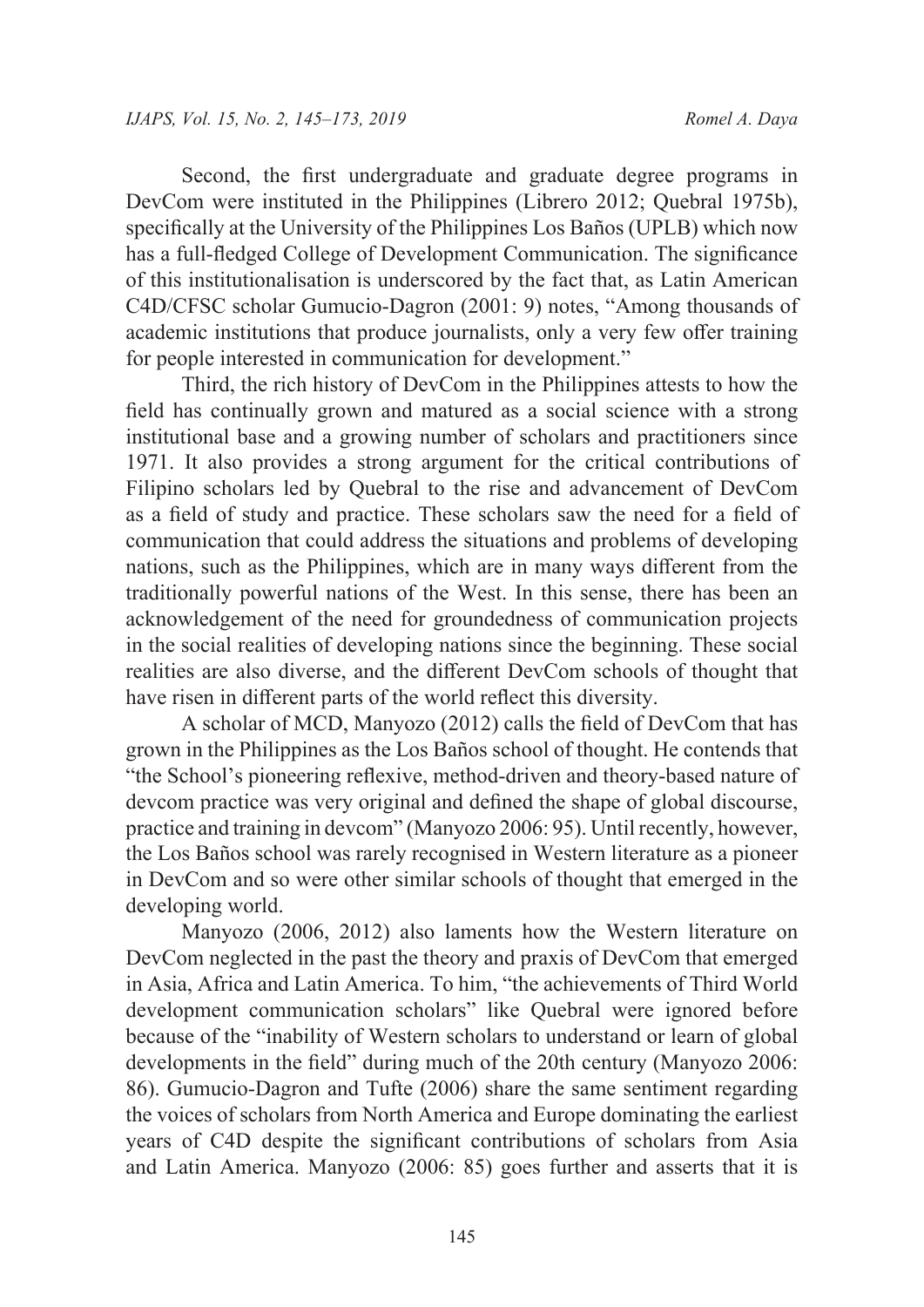Quebral, not Everett Rogers, who should have been honoured as the "father of development communication."

Aside from Quebral, there are many other Filipinos who have become important actors in the growth of the field, as follows: the DevCom scholars at the College of Development Communication, especially the field's forerunners; the DevCom practitioners in government and nongovernment agencies and organisations and their allies; and the multitude of people in various marginalised sectors in the Philippines. Their country, as one of the developing nations for which DevCom has been intellectualised as a field of study and in which it has been applied as a field of practice, has indeed provided a critical historical and immediate social context in which DevCom has grown and flourished. But how have the scholars of DevCom, especially Quebral, articulated the Philippines and the Filipinos in their discourses?

This paper revisits the discourse of Quebral as a scholar who has immense influence on the Los Baños school of thought in DevCom and draws insights for the rethinking of and theorising in the field in the context of a developing nation and its people—the Philippines and the Filipinos in this case. In doing so, it explores other ways by which the field she has helped shape and championed may be rethought and strengthened. Quebral's definitions of DevCom have been widely quoted in and outside the Philippines, but her discourse of DevCom itself has never been examined for its implications, especially for DevCom practice and theorising in her own country. As a distintict field of communication, DevCom has been conceptualised to be more appropriate and grounded in the context of developing nations and communities. This paper also offers insights that other DevCom scholars may find useful in grounding DevCom in their own countries and challenges them to embrace and strengthen a more grounded DevCom for their own people.

The specific objectives of the paper were the following: (1) determine Quebral's key articulations of DevCom in her discourse of the field; (2) identify key articulations of the Filipinos and the Philippines in her DevCom discourse; and (3) explain the implications of the discourse for Devcom scholarship and praxis, with emphasis on DevCom's groundedness and alternative dimension. It focused on Quebral from among several Filipino DevCom scholars for reasons already explained above.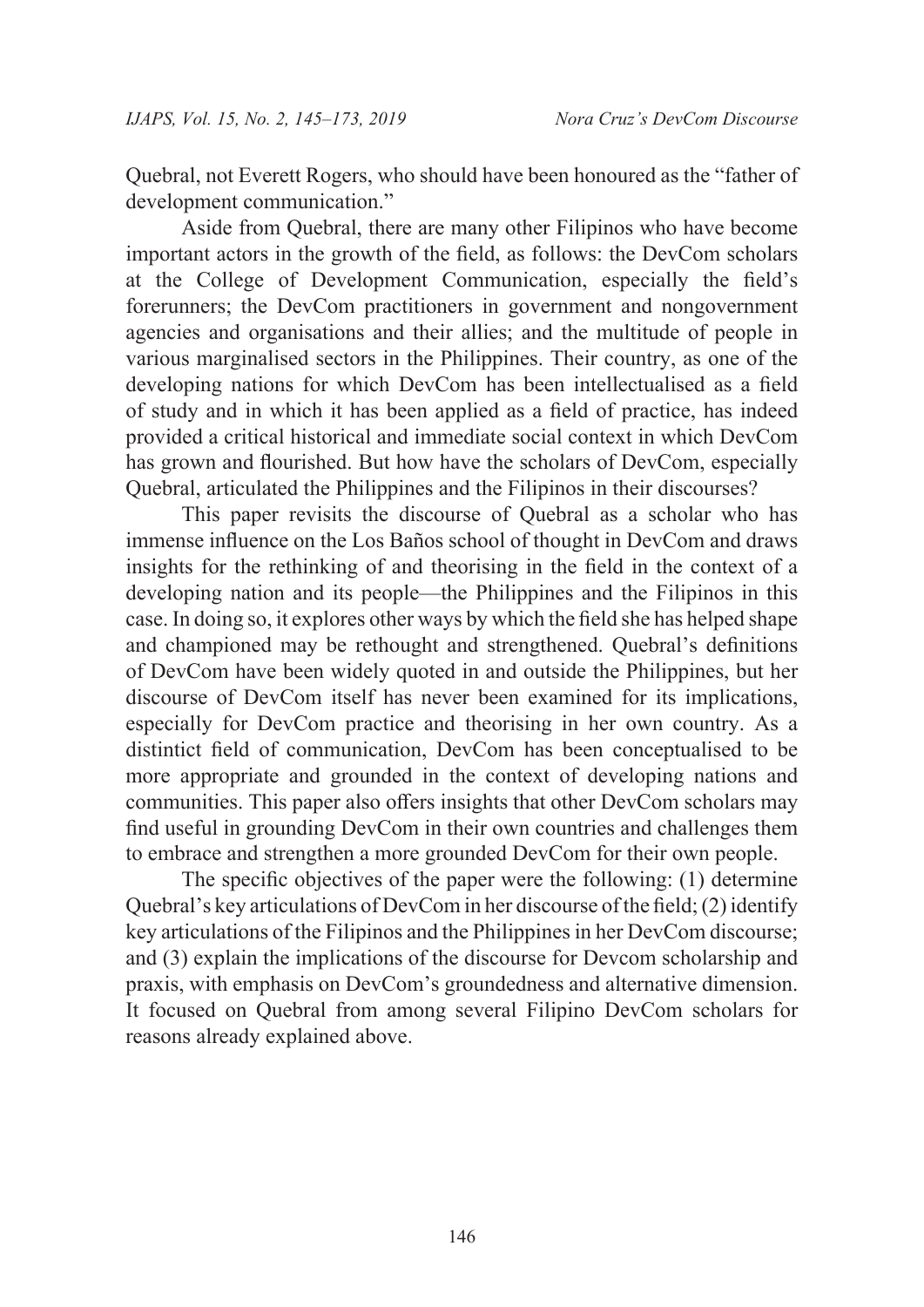#### **LITERATURE REVIEW**

#### **DevCom as a Field of Study and Practice in the Philippines**

Quebral presented and explained the first definition<sup>1</sup> of DevCom in a symposium on agricultural development at the College of Agriculture (CA), University of the Philippines (UP) in 1971, describing DevCom as a distinct field of communication that aims to "promote social equality and the unfolding of human potential" and has "bias for the poor who make up the majority in any developing country" (Quebral 1988: 28). Her seminal paper on DevCom in 1971 was a landmark in the academic intellectualisation and institutionalisation of a field different from those with which it was often confused, like agricultural journalism, mass communication and extension education.

As an academic program, DevCom has its roots in agricultural communications, which was one of the major areas of the Bachelor of Science in Agriculture program of the UP-CA from 1962 to 1973 (Librero 2008: 6–8). On March 11, 1974, the newly established University Council of the now autonomous constituent unit of UP, named UPLB, approved in its second meeting the first undergraduate degree program in DevCom the Bachelor of Science in Development Communication (BSDC) (Quebral 1975b: 25). Since then, DevCom has continued carving a place for itself in the academe, especially after several other higher education institutions (HEI) in the Philippines started offering DevCom programs. In UPLB, the DevCom degree-granting unit started as a department, which was later elevated into an institute in 1987 and a college in 1998.

The College of Development Communication has already been recognised thrice as a centre of excellence by the Philippine Commision on Higher Education. Its BSDC program has also been accredited by the Association of Southeast Asian Nations University Network since 2014. Some of its graduates have helped establish degree programs in DevCom and many have been teaching DevCom courses in other HEIs in the Philippines. At least one course on DevCom is taken by students of the Bachelor of Arts in Communication program in the country. As of 2018, 24 state and three private HEIs in the Philippines have undergraduate DevCom programs. In addition to BSDC, UPLB has also been offering masteral and doctoral degree programs in DevCom.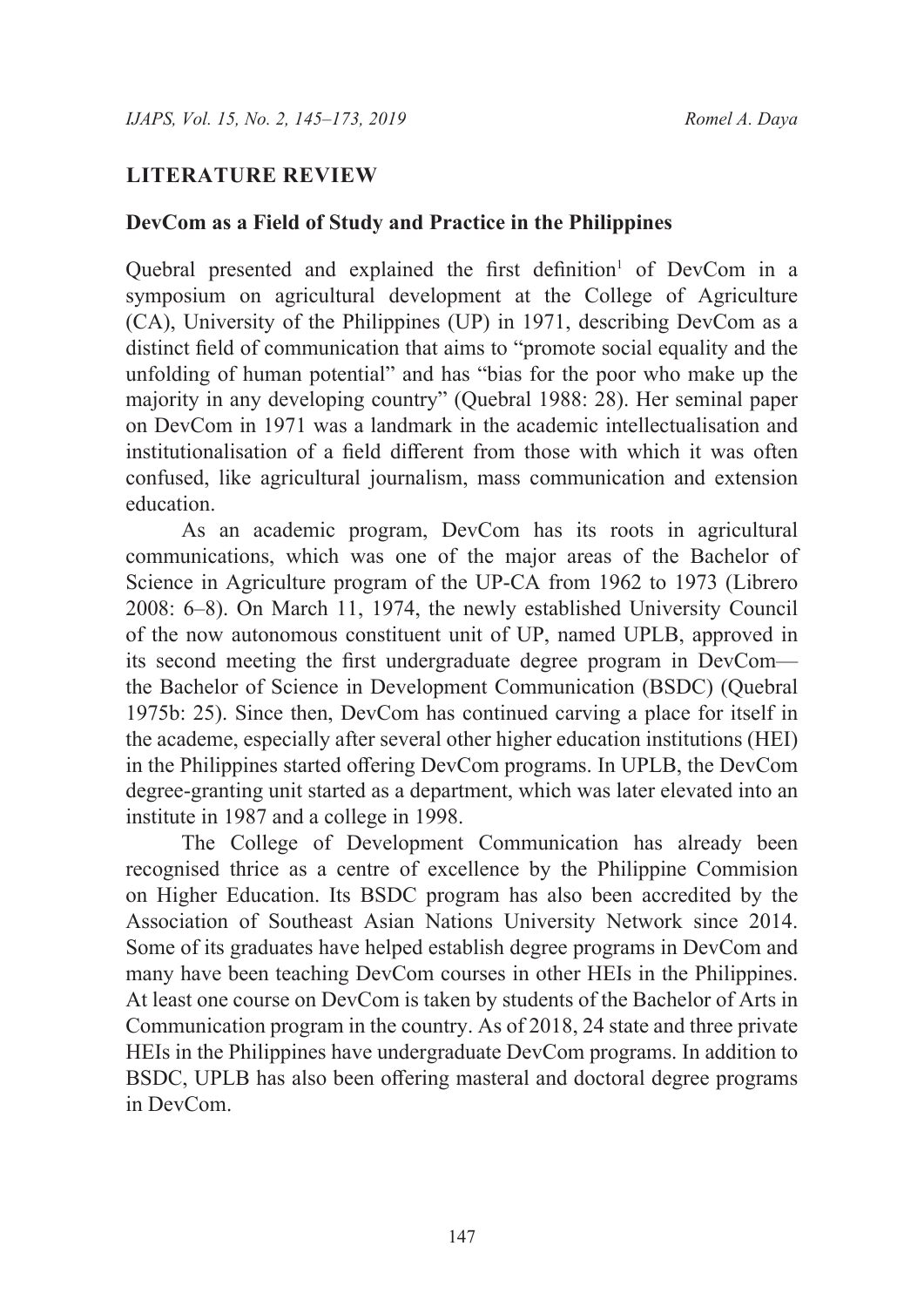Like in other parts of the world, the practice of DevCom in the Philippines has preceded an academic field on it. While the term DevCom was coined and defined by Quebral in the academe in 1971, DevCom practice started to take shape and grow in the Philippines much earlier—in the1950s, with Quebral as one of the prime movers (Manyozo 2006: 79). Librero (2008: 5) shares that the first DevCom scholars from UP-CA were tasked to "prepare popular articles and extension materials such as leaflets and brochures designed to teach farmers modern farming practices."

Today, many government institutions in the Philippines have communication units that practice DevCom and hire DevCom graduates. Other DevCom professionals also work in nongovernment organisations, mass media companies and international agencies that have development-oriented programs. Most, if not all, of them know who Quebral is.

#### **Nora Cruz Quebral as the "Mother" of DevCom**

Nora Cruz Quebral is known as the founder of DevCom in the Philippines and a highly regarded forerunner of the field in Asia and the world. She finished BA in English at UP in 1950, MS in Agricultural Journalism at the University of Wisconsin, United States in 1957, and PhD in Communication at the University of Illinois, United States in 1966 (Cadiz 2006a).

Since 1971, she has redefined DevCom twice and her three definitions have been widely discussed in many colleges and universities in Asia that have academic programs in DevCom. Her seminal ideas on the field have influenced many other scholars, educators and practitioners in the Philippines and other countries.

Quebral also had a critical role in the establishment in the 1960s of an academic department on agricultural communication, which was later reorganised into the first DevCom department. The reorganisation was due to the realisation that farmers and other people in marginalised sectors were also facing development issues other than agriculture (Cadiz 2006a). According to Cadiz (2006b: para. 6), the institutional history of DevCom at UPLB is "in a large part the history of Nora's career in the academe, along with that of the development communication program and its practice at Los Baños."

In 2011, Quebral was conferred an honorary degree by the London School of Economics and Political Science for her intellectual contributions to DevCom, especially in carving a place for DevCom in social science (Journal of Development Communication 2011).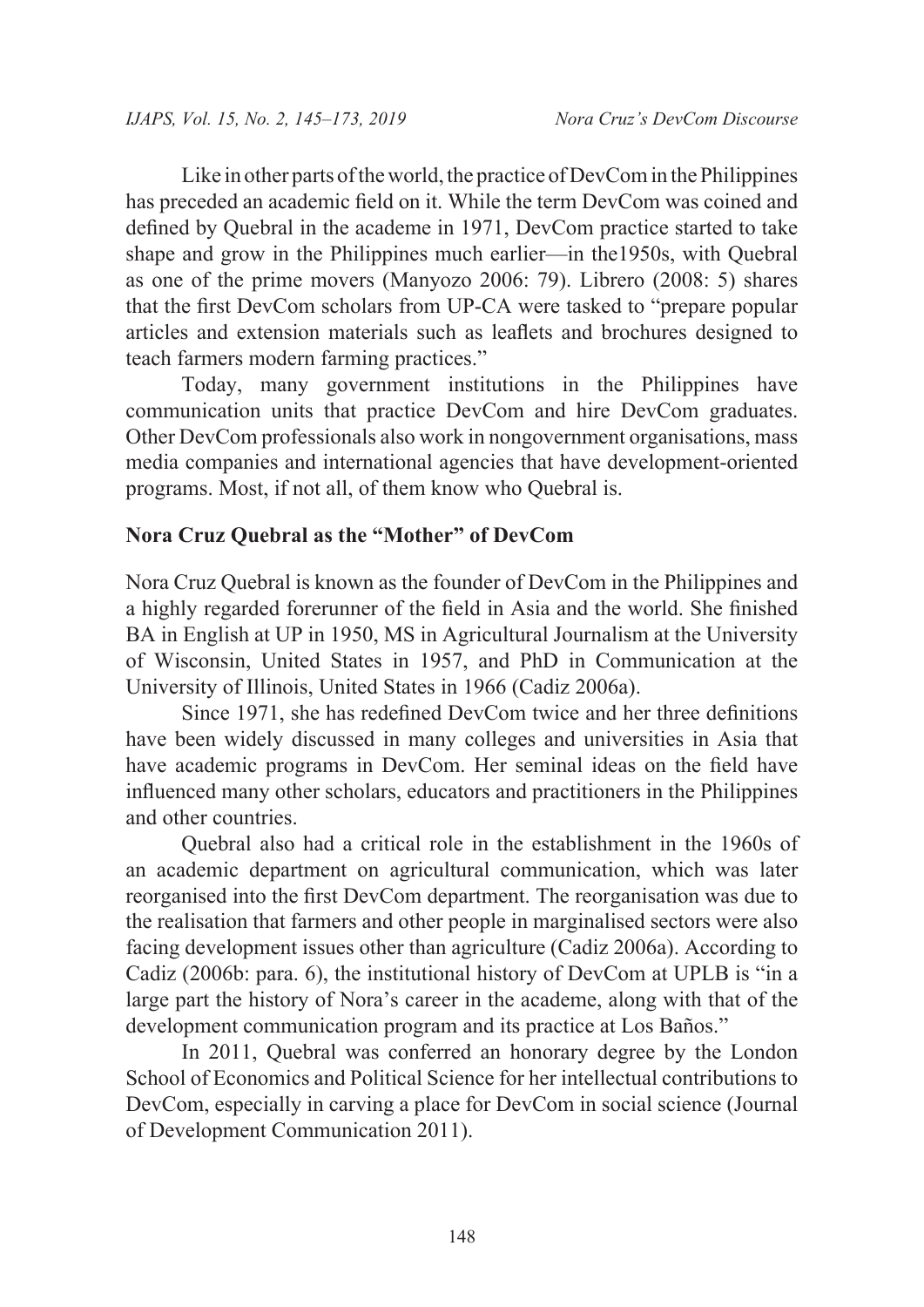#### **Exploring Quebral's Discursive Construction of the Filipinos and the Philippines**

At the outset, Quebral (1975a) propounded the idea that DevCom was more of a "Third World phenomenon" distinct from other communication fields that "took root and matured in the West in answer to the special needs of that society" (3). She later said that it was appropriate for all developing communities, including those experiencing various forms of poverty in the West.

Quebral has since maintained that DevCom concepts and principles can help address poverty anywhere, but she has been cognisant nonetheless that diversity exists among developing nations and communities. To her, DevCom should be "firmly anchored to the struggle in the grassroots" (Quebral 1988: 12), not detached from the realities of people it intends to serve. Even her discussions of various DevCom concepts and principles have unavoidably touched on the realities of her countrymen in their own country, making them an essential part of her DevCom discourse.

How then are the Filipinos and the Philippines, as entities of the developing world, articulated in the DevCom discourse of Quebral? What are not articulated in the discourse? What are the implications of Quebral's discourse for DevCom scholarship and practice that is grounded in the contexts of developing nations such as the Philippines?

#### **THEORETICAL AND METHODOLOGICAL ANCHOR**

This paper is the first attempt to analyse the writings of Quebral using discourse theory and method. It is specifically informed by the poststructuralist Theory of Discourse of Ernesto Laclau and Chantal Mouffe. According to Jorgensen and Phillips (2002: 6, 12), the theory is "a theoretical and methodological whole" and builds primarily on the poststructuralist proposition that "discourse constructs the social world in meaning." A discourse endeavours to crystallise or naturalise the meanings of signs, but it can never completely do so. As such, while the social realities produced by a discourse through its meaningmaking processes appear fixed and natural, they are never permanent and have possibilities of changing.

Discourse works through discursive practice, which "is a social practice that shapes the social world" and influences how people construct and act on social realities, including truths and commonplace behaviour (Jorgensen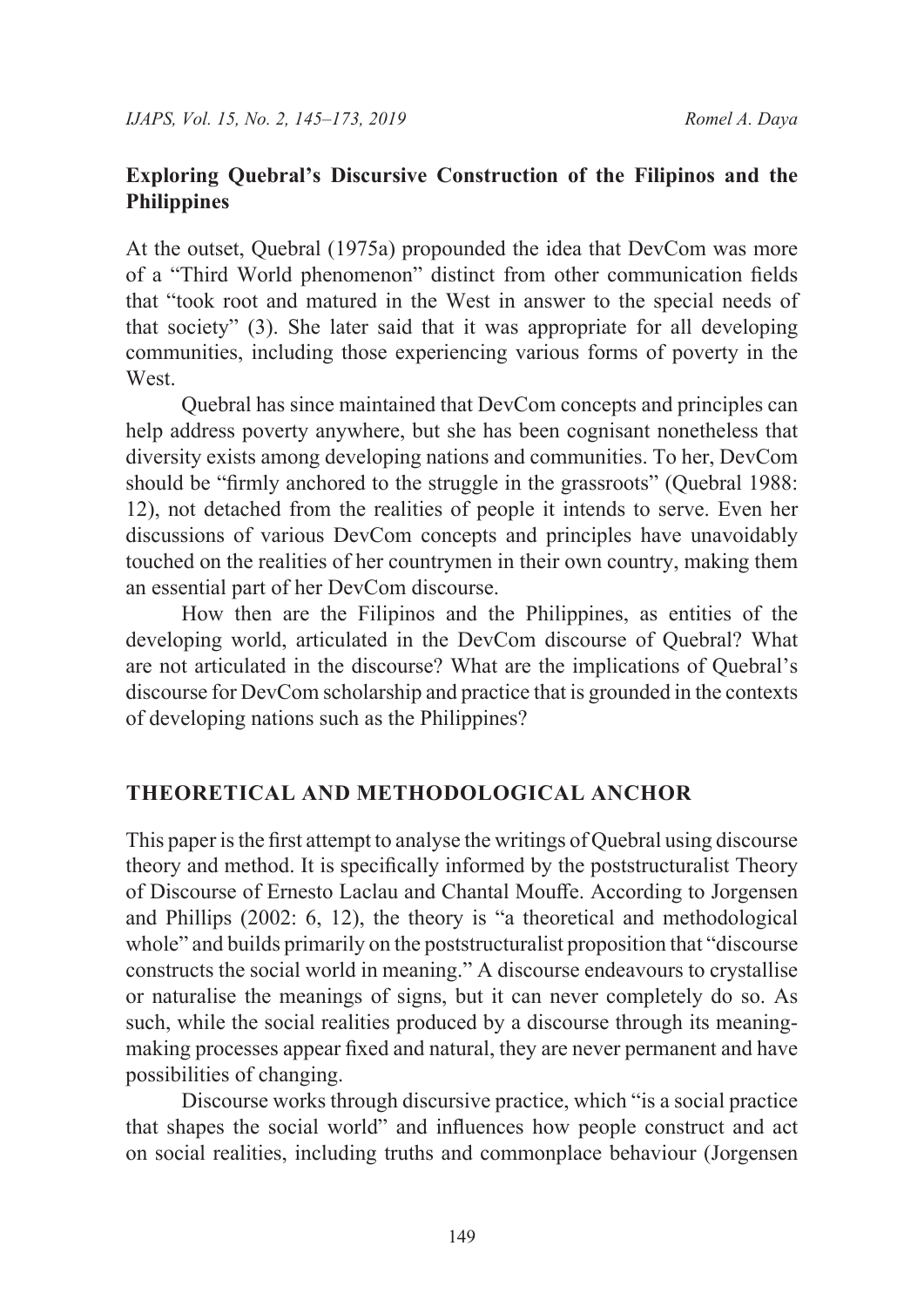and Phillips 2002: 18). A hegemonic discourse is one that has succeeded in constructing seemingly fixed meanings of objects at a particular period of time. In the case of DevCom in the Philippines, it is largely Quebral's discourse that has set in motion, shaped and kept up the struggle for creating and recreating meanings that have laid down the foundations and constructed the identity of the field.

Laclau and Mouffe's Discourse Theory has a "broad focus" (Jorgensen and Phillips 2002: 24), but some of its propositions and concepts informed how this paper was framed and how the texts produced by Quebral were analysed.

First, a discourse is the "structured totality resulting from" articulatory practice (Laclau and Mouffe 1985: 105). Each discourse represents a set of knowledge claims or understanding of the world, interacts and struggles with other discourses, and produces and reproduces certain social realities. Hence, the DevCom discourse of Quebral has its own propositions on certain aspects of social realities that have interpellated the Filipinos and the Philippines in some subject positions. Through the years, the social realities constructed by her discourse have gained wider acceptance and partial crystallisation among DevCom scholars, practitioners and allies. One of the consequences of her DevCom discourse in the Philippines, for instance, is its big influence on the institutionalisation, teaching and practice of DevCom in UPLB and other universities.

Second, the relations among linguistic signs are constituted in the discursive practice of "articulation" (Laclau and Mouffe 1985: 105). The articulatory practice tries to fix meanings in favour of the knowledge claims forwarded by a discourse. However, the meaning ascribed to a sign in a discourse may change in each articulation since there are always "meaning potentials" or "possibilities of meaning" (Jorgensen and Phillips 2002: 27, 29). Quebral's written statements or expressions on DevCom are her articulations of the field. As discursive practice, an articulation may be verbal or written, or in the form of social action (Jorgensen and Phillips 2002: 29). In this paper, the specific sources of articulations are Quebral's publications, each of which was produced by Quebral's articulatory practice as she was formulating, modifying and advancing certain propositions on DevCom.

Third, a discourse tries to create, unify and naturalise its own system of meanings by strengthening the relationship among specific signs while displacing to the field of discursivity possible meanings that threaten it. Laclau and Mouffe (1985: 112) explain that "any discourse is constituted as an attempt to dominate the field of discursivity." In other words, "the field of discursivity is a reservoir for the 'surplus of meaning' produced by the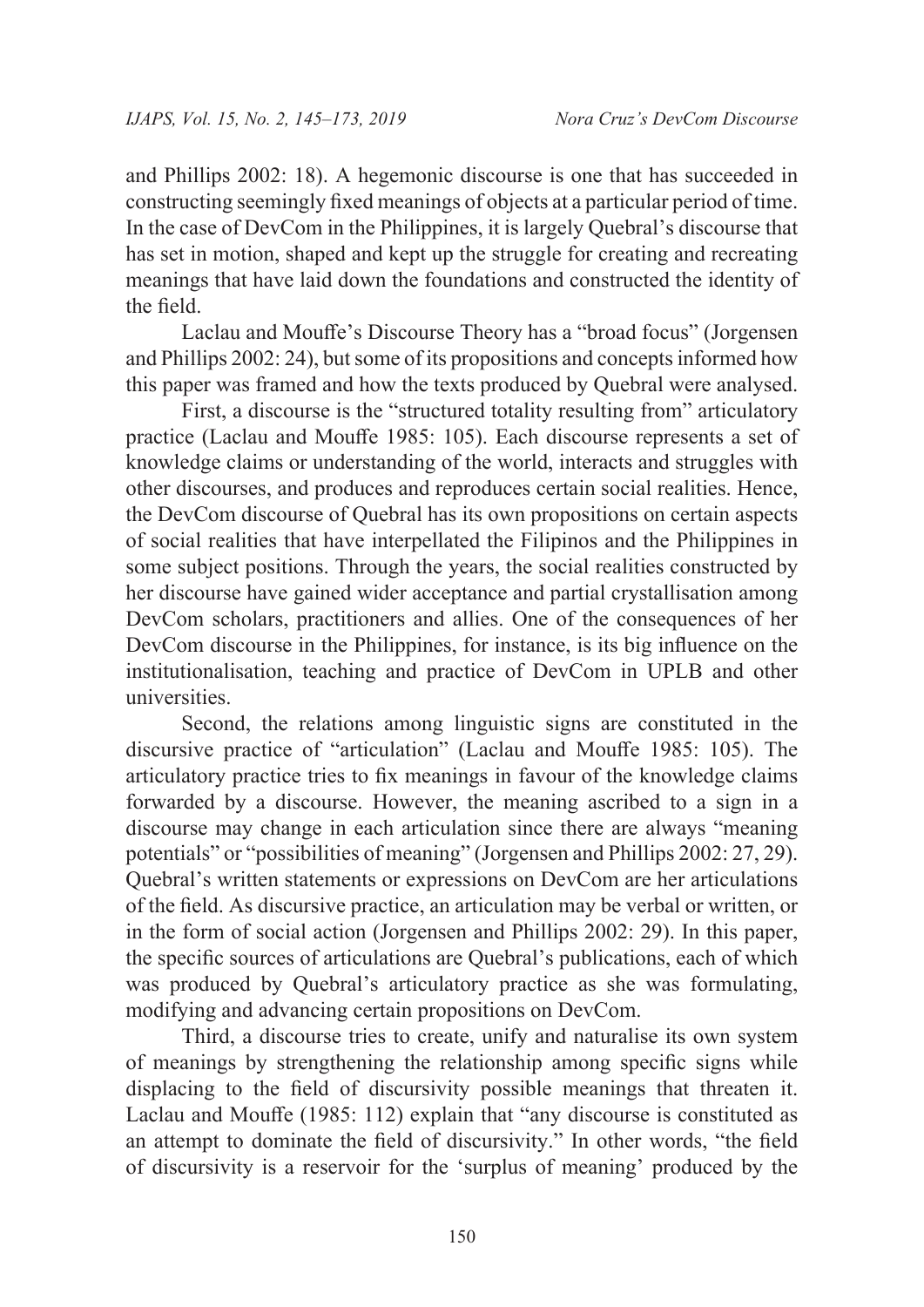articulatory practice—that is, the meanings that each sign has, or has had, in other discourses, but which are excluded by" a discourse (Jorgensen and Phillips 2002: 27). In Quebral's DevCom discourse, what other or different meanings of DevCom, the Filipinos and the Philippines has she excluded or "arrested" (Laclau and Mouffe 1985: 112) in the field of discursivity?

Informed by the abovementioned propositions and concepts, this paper examined the writings of Quebral; "explored patterns in and across" (Jorgensen and Phillips 2002: 21) her specific articulations of DevCom to surface her key articulations of the field, the Filipinos and the Philippines; and determined the implications of these articulations. Two of its important conceptual and analytical tools were used in the analysis: articulation and field of discursivity, as explained below.

In the analysis of data, the following steps were followed: (1) read Quebral's publications and other papers containing all her articulations; (2) reread her texts to identify patterns of articulations involving the linguistic signs; (3) surface her key articulations of DevCom, the Filipinos and the Philippines through "themeing the data," in which "recurrent" and "patterned" meanings were identified and used to form "overarching" or "integrative" themes (Saldaña 2009: 139–140); (4) reread the texts to check if the knowledge claims on the key articulations of DevCom, the Filipinos and the Philippines were coherently surfaced from the data; (5) reflected on the implications of the discourse's key articulations and its field of discursivity for DevCom scholarship and practice.

In the context of this paper, articulations are Quebral's statements on or related to DevCom, the Filipinos and the Philippines. Each of her statements is an articulation because it puts together linguistic signs in ways through which they construct meanings that shape her discourse. Key articulations are the main ideas and arguments surfaced from the relationships among and patterns of meanings in Quebral's specific articulations through "themeing the data" (Saldaña 2009: 139–140). Laclau and Mouffe (1985) neither talk about key articulations nor discuss any tools to determine which among the articulations in a discourse make up its main arguments. Therefore, this paper deviates from Laclau and Mouffe at this methodological juncture, seeing it fit to identify key articulations that embody the main propositions or arguments of the discourse. As Jorgensen and Phillips (2002: 8) observe, Laclau and Mouffe's theory is "short on specific methodological guidelines and illustrative examples." The field of discursivity of Quebral's DevCom discourse refers to the potential meanings left out, ignored or repressed by the discourse as it tries to strengthen its propositions on DevCom through its articulations.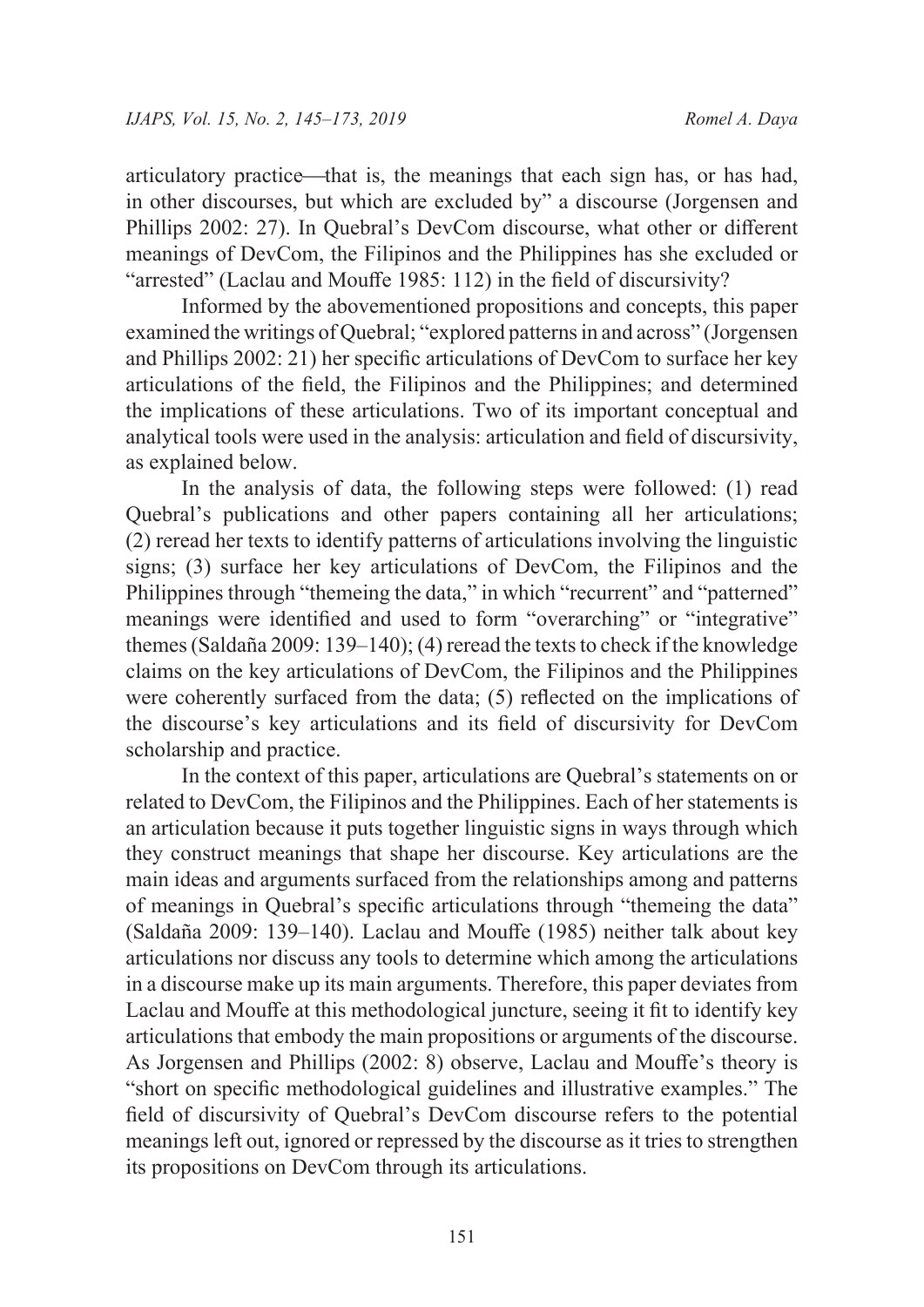The sources of data analysed for this paper were the following, all written by Quebral and published from 1971 to 2014: one book on DevCom, five chapters in a book, three monogprahs, two primers, six journal articles, and six workshop and seminar papers.

Since this paper is informed by the Discourse Theory, which draws from a social constructionist epistemology, its knowledge claims cannot be said objective and definite. Nonetheless, there was a conscious effort from the author to observe some measures of trustworthiness in the process of surfacing knowledge claims. Jorgensen and Phillips (2002: 21) explain that in discourse analysis, "it is fruitful to try to distance oneself from one's material." Hence, the author's prior knowledge and beliefs about DevCom were held. There were also attempts to check if the knowledge claims did not mirror the author's personal views about DevCom.

#### **RESULTS AND DISCUSSION**

This part of the paper presents in four sections Quebral's DevCom discourse, specifically its key articulations of DevCom, the Filipinos and the Philippines, and the implications of the discourse. First, Quebral's key articulations of DevCom are discussed. These form the core arguments of Quebral on DevCom as a distinct field of study and practice of communication. Second, how the Filipinos and the Philippines figure in the discourse is explained. This gives light to the question of how DevCom is grounded in the realities of a developing nation and its people, with the Philippines and the Filipinos as the featured case. Third, the field of discursivity of the discourse and its implications for DevCom scholarship and praxis are unraveled. This section interrogates the discourse in terms of what it has overlooked that could have strengthened the key premises of Quebral on DevCom as a distinct field that befit the context of developing nations and communities beset by poverty. Fourth, the implications of both the discourse and its field of discursivity for theorising in DevCom are presented.

#### **Quebral's Key Articulations: Main Propositions on DevCom**

The writings of Quebral are discursive texts that have constructed her articulations of DevCom, the Filipinos and the Philippines. What exactly does Quebral's DevCom discourse propound in the first place? This section addresses this question. Quebral's key articulations of DevCom are essentially the main propositions of her discourse of the field, and as such, they embody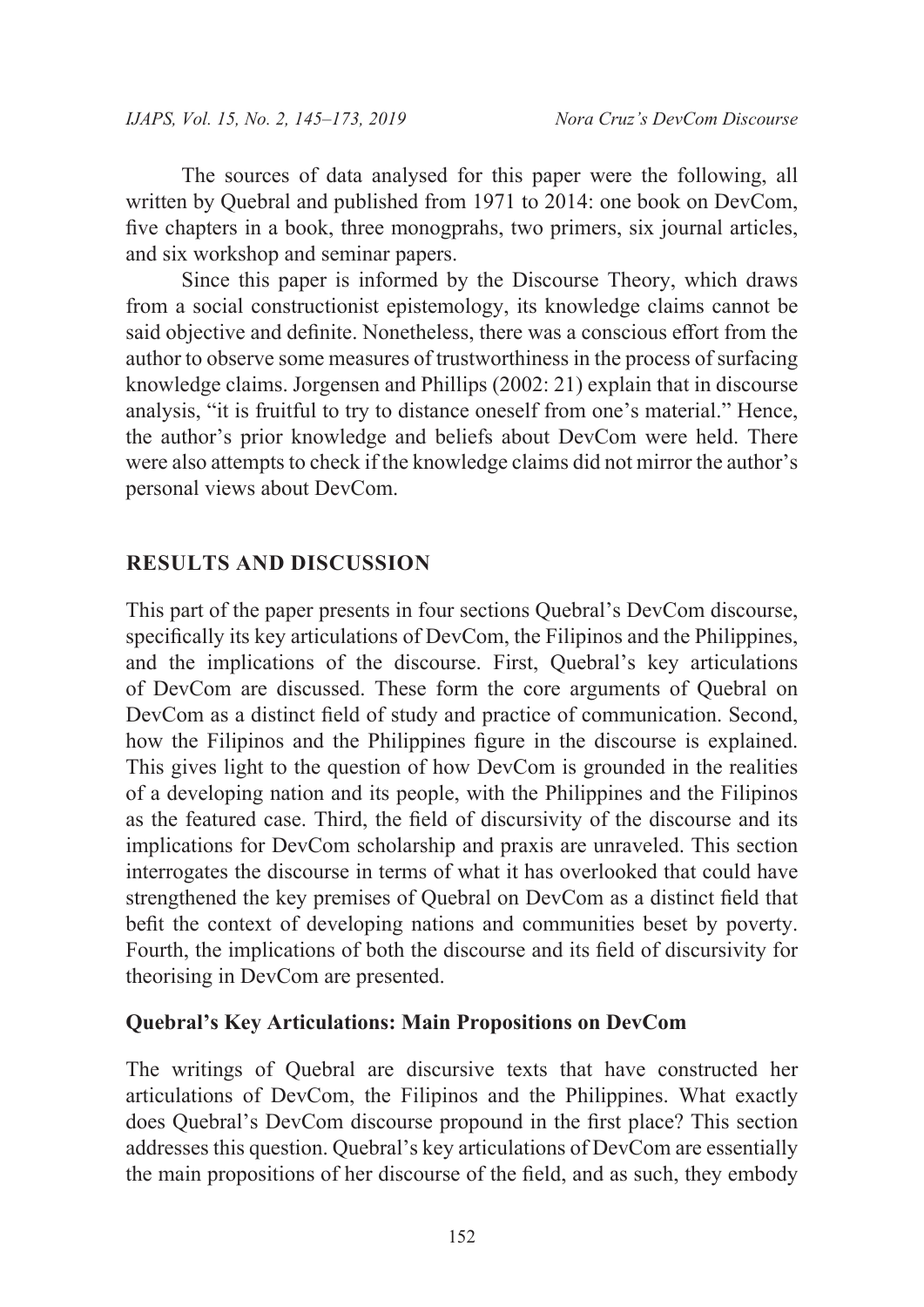her arguments on why it is appropriate—and more importantly, grounded—in the context of developing nations and communities. These are claims on what sets DevCom apart from other fields. These signify, albeit implicitly, that the groundedness of DevCom entails an in-depth understanding of the context of the people for which and the nation in which it operates. In addition, these have implications for theorising in DevCom.

What then are Quebral's key articulations of DevCom which serve as her main propositions about it?

First, DevCom is a distinct branch or field of communication. Quebral (1988: 66) claims that DevCom "may well be the branch of communication education in Asia that has broken more new ground than any other." She believes that it is relevant not only to the Philippines but also to every developing nation and community, which needs a field of communication more suited to its development situation.

In integrating communication and development in one field, Quebral (1988) contends that the former is integral to the process and materialisation of the latter. The facilitative power of communication can help people, especially those in developing nations who are experiencing poverty, realise their potentials and improve their lives; hence, the need for a kind of communication that can hone and unleash this power. It is clear that Quebral's DevCom discourse advances a transformative view of communication.

In Quebral's DevCom discourse, in general, communication refers to the "fundamental human process" (Quebral 1985b: 26) that "permeates a society" and can facilitate development (Quebral 1988: 158). As a linguistic sign in the discourse, it is also invested with meanings as a discipline to which DevCom belongs. Quebral (1988: 6) says DevCom is a "speciali[s]ed branch in the family tree of the communication discipline."

Second, "development" is the "weightier" between the two words that comprise the name of the field (Quebral 2002a: 18, 2012a: 10). To Quebral (1988: 5), it is the "cutting edge of the two-fold idea of development communication."

Development is viewed as the context where meaningful and relevant communication happens among community people and which informs how communication must happen. This context sets DevCom apart from other fields of communication. While the basic concepts and principles of DevCom come from both "development theory and communication theory" (Quebral 1988: 68), it is development that "sets the goal and provides the message," and "colourises the communication process" (Quebral 2002a: 18).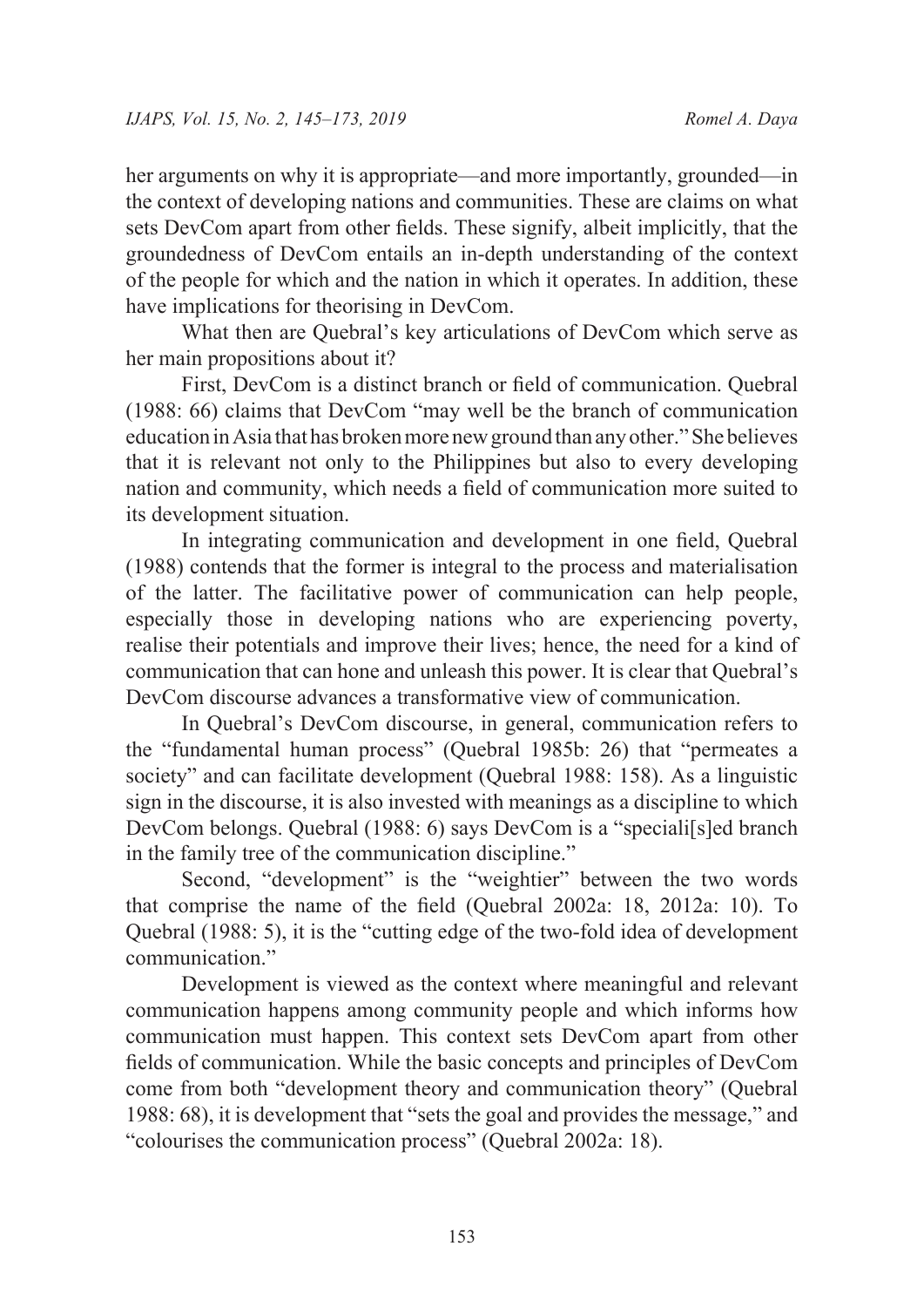In Quebral's discourse, development is generally the transformation from poverty to a better state. However, the emphasis on what should be prioritised in this transformation has evolved in her three definitions of  $DevCom$ —primarily economic in the first definition,<sup>1</sup> socio-economic in the second,<sup>2</sup> and then self-determined by communities in the third.<sup>3</sup> The shifts in emphasis have reflected the global changes in and dynamics of development discourses through the years, from modernisation to critical and liberation perspectives.

The writings of Quebral drew heavily from the dominant modernisation paradigm of development at the outset. It is worth pointing out that it was in the context of the hegemony of the discourse of development as modernisation in the 1960s and 1970s that DevCom was conceived and inaugurated as an academic field at UPLB. As Roman (2005: 315) contends, DevCom "was born out of a specific conception of development ingrained in a particular historical conjuncture: the modernisation paradigm and the start of the Cold War." But Quebral has also tried integrating in her discourse various notions of development from other discourses (i.e., multiplicity or another development, sustainable development, participatory development) since the 1980s. She has gradually embraced a view of development as one that unfolds through multiple processes and has different directions in different communities, and one in which community people determine and decide on the process and direction of development through education, dialogue and collective action.

Third, DevCom must be viewed as "communication in development," not "communication for development" (Cadiz 2006a: para. 19). By this, Quebral means communication should be regarded as a constitutive process of development, not separate from it. The fallout from the use of the preposition *for* is communication being treated only as a tool or as secondary to development and other fields (Quebral 1975c, 1985b). In an articulation, Quebral points out that when communication is seen as "message carrier for other fields, it tends to be treated as a handmaiden rather than as a partner" (Quebral 1985b: 25); ergo, communication loses its worth as the basic human process that gives life to social interaction, interconnection and action. She disputes the prevalent perception of communication as merely media products that transmit certain messages.

The fourth key articulation of Quebral's discourse is the assertion that DevCom is not centred or dependent on media, but on people. Unlike mass communication, DevCom uses all appropriate means of communication, mediated or not, to help raise the quality of life of people. This alone already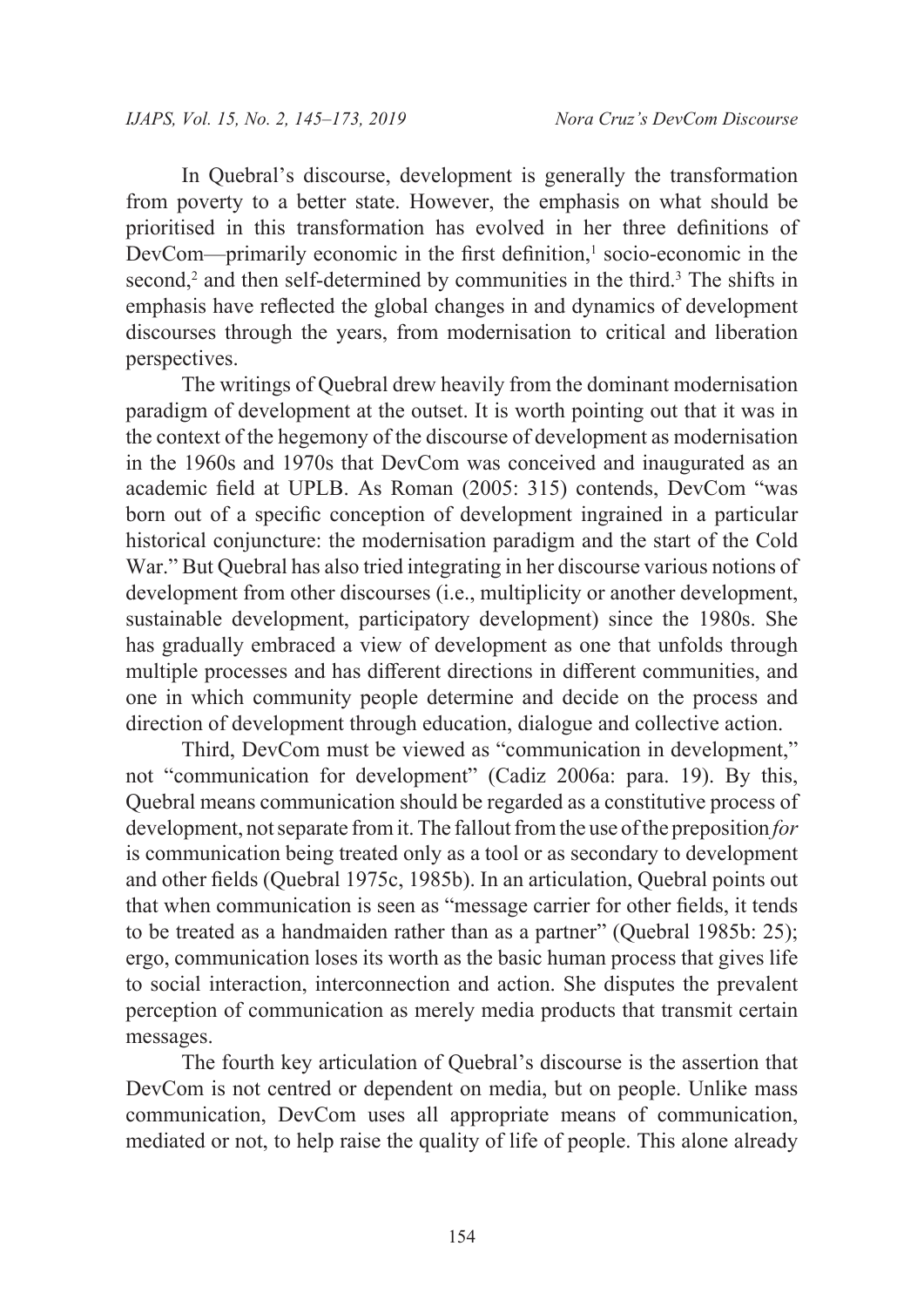answers the question raised by some scholars (e.g., Labor 2017) on the difference between DevCom and mass communication. Quebral (1988: 140) elaborates that interpersonal or face-to-face communication is often more relevant and powerful than media in areas where the "need for development is greatest." In agricultural communities, for instance, interpersonal channels and group methods must be prioritised over mass media, which may take the "support role," in teaching complex concepts to farmers (Quebral 2002b: 51).

Quebral's three definitions of DevCom make no mention of media. However, media is an important linguistic sign in her DevCom discourse because of her persistent attempts to contest the commonplace view that communication is chiefly about media. This resolve to decentre media in the public discourse of communication does not mean she downplays media's roles and importance in development and DevCom (Quebral 1986a). Her critique of media is largely about what she regards as its misuse or misapplication in developing nations (e.g., concentration in urban areas, low priority given to rural people and their problems). To Quebral (1988), if media is to be used in development, its program must target specific groups or communities to be relevant; its orientation should be non-commercial and its content and strategies must focus not only on entertainment and general information but also on nonformal education; and its location should preferably be in areas where it is really needed.

Since the beginning of the 21st century, Quebral (2008, 2011, 2012a, 2012b) has articulated more about the increasing potentials of new information and communication technologies, especially digital ones, in increasing people's opportunities for dialogue, participation and organisation. Nevertheless, she is still convinced that community media are more apt for dialogue and relevant to rural development as far as mediated communication is concerned. Likewise, she still puts people, not media, at the centre of DevCom.

Fifth, DevCom sides with people experiencing poverty and aims to help them realise their potentials and improve their living conditions. People are at the centre of Quebral's DevCom discourse, as she has advanced a field of communication for human beings.

In Quebral's three definitions of  $DevCom<sub>1-3</sub>$  the phrase "human" communication" consistently appears. In one particular paper, Quebral (1988: 22) categorically explains that the "people" in DevCom are primarily the "majority for whom the right to speak is empty because poverty, ignorance, illiteracy and isolation have muted their voices." She has not changed her position since 1971 that one of the attributes of DevCom that makes it different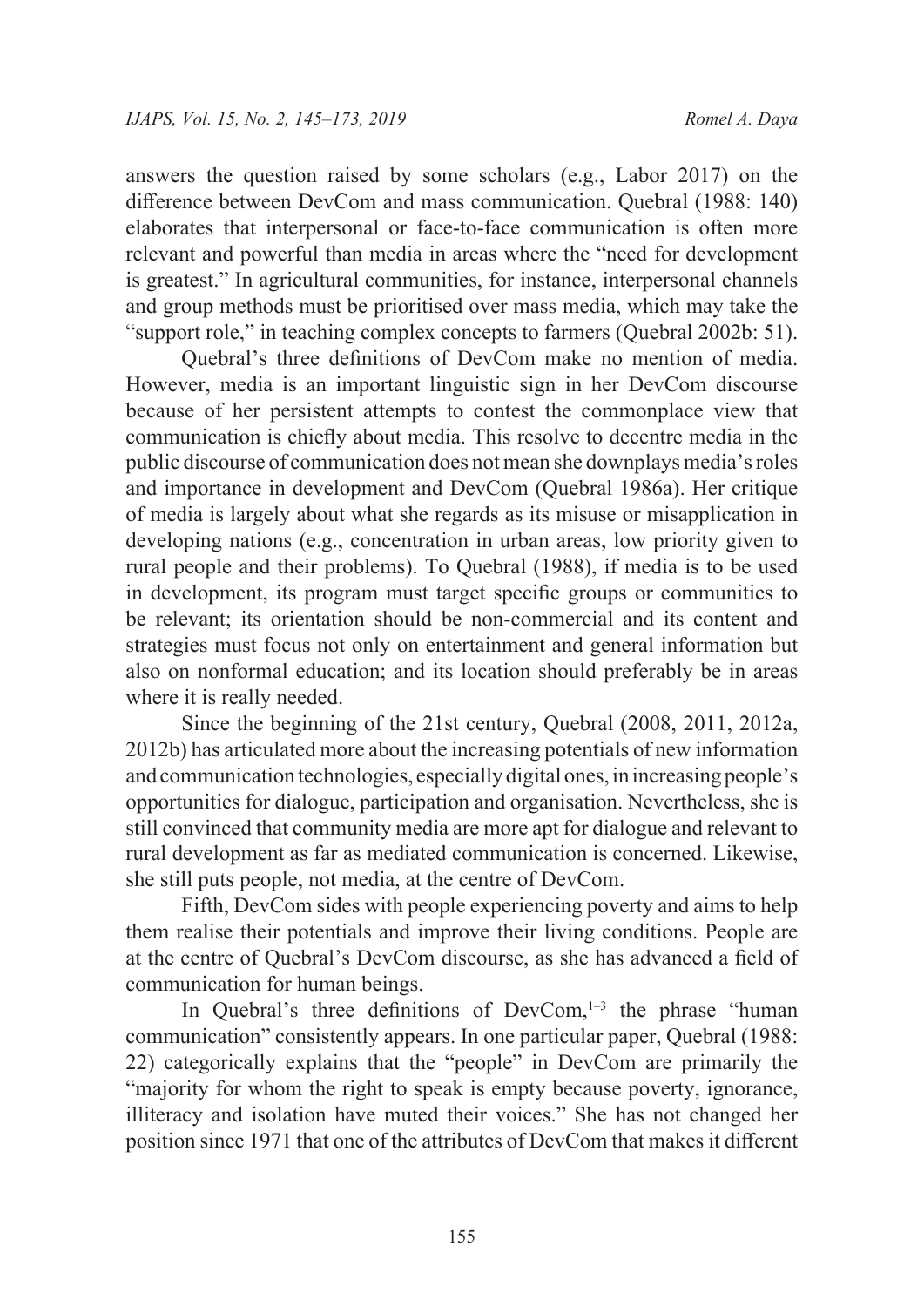from other communication fields is its "bias" or "allegiance" to the "poor, the powerless and the disadvantaged in any developing society" (Quebral 1988: 28; Quebral 2012a: 7). She has always maintained that DevCom should focus on developing and enriching the capabilities of people to become in charge of their lives and overcome various forms of poverty.

In Quebral's DevCom discourse, poverty is the state and experience of deprivation where social and economic adversities prevail, making it hard for people in this situation—basically, the poor—to survive or live a decent life. She has characterised poverty mainly in terms of who the poor are and what socio-economic difficulties they face, often pointing out that most developing nations are beset by similar development barriers found in the Philippines.

To Quebral, DevCom's mission is to help people in poverty facilitate any progressive changes in their own lives and communities through communication. The first two definitions of DevCom by Quebral clearly articulate the supposed "transformation" from less to more desirable social and economic conditions (Quebral 1988: 147; Quebral 2002a: 16). The third definition uses "transitioning" instead of "transformation" to refer to the progress "from proverty in all its forms to an overall growth" (Quebral 2012a: 9), including both "material" and "nonmaterial" growth (Quebral 2002a: 21– 22).

Sixth, DevCom has a crucial role in ensuring that appropriate and relevant information reaches those who need it, especially the poor who may benefit much from it. Quebral is firm in her assertion that the poor majority in developing nations lacks information necessary for transforming lives. In her articulations, Quebral (2002a) emphasises that pertinent information transformed into knowledge can help poor people better their lives. She says that it can nurture them to become more politically mature and capable of selfgovernance; improve their income, health and education; overcome illiteracy; cultivate interaction among rural dwellers and connect them to decision centres; and form and sustain local organisations to broaden their political and economic power (Quebral 1988).

On the kind of information that must be shared, her bias is for scientific information produced by experts, researchers or scientists (Quebral 1987). To connect the users of information to the producers or sources of it, she says that DevCom should serve as the link or provide opportunities for information sharing.

Seventh, the approach of DevCom is participatory. Quebral (2006: 37) even claims that DevCom and people participation are inherently interconnected, as she writes that the "participatory character of development communication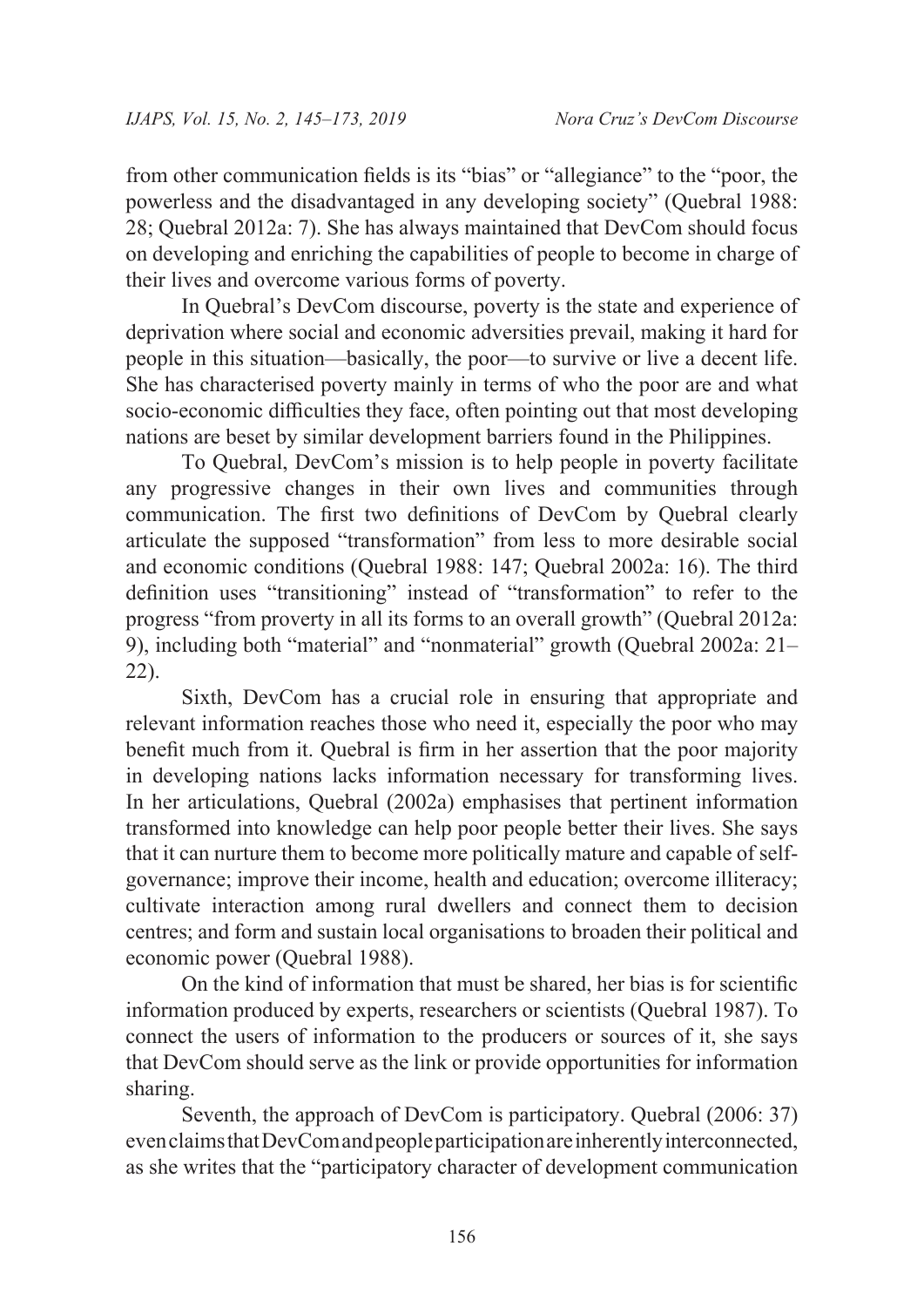has always been considered a given in most of South[e]ast Asia." To her, the development process must be participatory or should involve the active participation of community people. This is a belief that Quebral has held and enriched since the late 1970s, perhaps even before Freire's groundbreaking book *Pedagogy of the Oppressed* became available to the scholars of the Los Baños school of DevCom (Manyozo 2006).

Quebral (1988: 8) subscribes to the idea that people are neither passive receivers of information nor unsuspecting actors in development programs, so "linear and top-down modes of communication" are largely ineffective. She maintains that the absence of active participation from people does not result in meaningful change.

Eighth, development communicators refer to those who consciously and systematically apply or facilitate planned communication in development programs, projects or activities. They understand concepts, principles and issues in development and communication, know well the subject matter they communicate about, and have skills in media (Quebral 1985b). Quebral (1997: 8) stresses that development communicators are not merely informants or interpreters, but more importantly, they are mediators, facilitators and consensus builders "whether through media or face-to-face situations." She also disputes the generalisation that development communicators are simply "information officers in government development agencies" (Quebral 1985a:  $14-15$ ).

Ninth, the topics and issues that DevCom focuses on are those close to or directly affecting the poor and the disadvantaged. These topics include, but are not limited to the following: agriculture, food production and security; health, nutrition and family planning; agrarian reform; relevant education; gender equality; cooperatives and other farm organisations; and the environment, including natural resources management, conservation and global warming (Quebral 1975c, 2006; Quebral and Gomez 1976).

#### **The Filipinos: Rich in Experience of Poverty and Adversity**

The most conspicuous and crystallised meanings of Filipinos in Quebral's DevCom discourse have to do with their experience of poverty and adversity. This is one of the main reasons why she argues for the need for DevCom in the first place.

The first key articulation of the Filipinos by Quebral is that majority of them are poor in terms of socio-economic standards. Among the poor, majority are farmers, fishermen, underemployed workers or jobless individuals who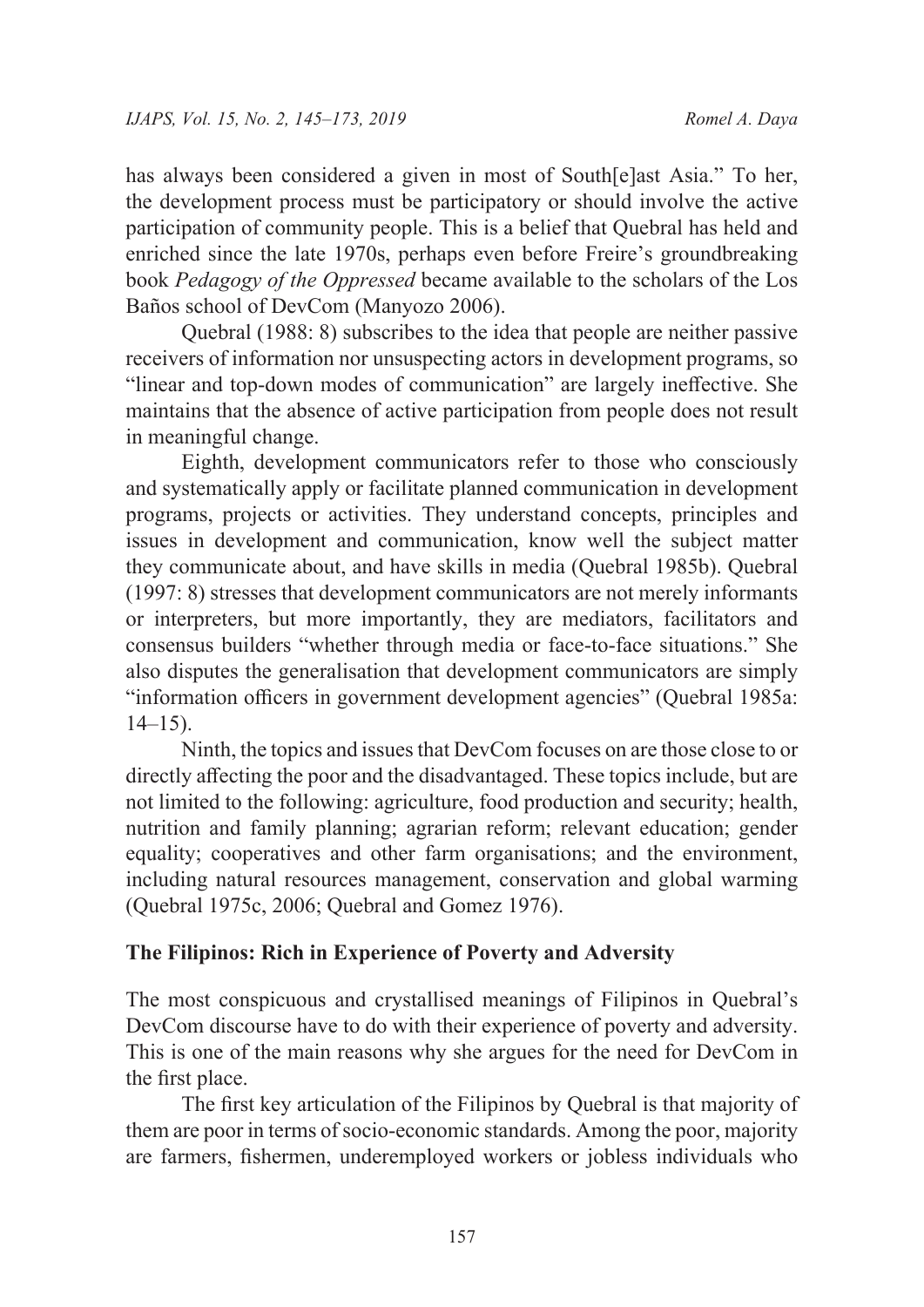reside in rural areas with undeveloped or underdeveloped infrastructures (Quebral 1988). The condition of being poor has concomitant dilemma like lack of sources of livelihood (e.g., land) and opportunities, as well as lack of access to basic social services; vulnerability to various forms of human exploitation or abuse and natural disasters; and a web of interconnected difficulties such as unemployment, insufficient food and clothing, inadequate housing, poor health and sanitation, and lack of education (Quebral 1988, 2008).

In 1987, Quebral wrote that the Medium-Term Philippine Development Plan (MTPDP) for 1987–1992 listed "anew the most vulnerable groups: the upland and lowland farmers, agricultural wage earners, artisanal fishermen, and the urban poor. Cited in other pages are the women… Most of them live in rural areas" (Quebral 1988: 73). Many children in poor areas are also suffering from illnesses, dying early, and forced to work (Quebral 1988).

Second, majority of the Filipinos have inadequate access to information appropriate and beneficial to them. Many of them are barely, if not at all, heard because of their poverty, illiteracy and isolation. Community media, which can provide better information that they can readily understand, are often "ignored by advertisers" and receive little incentives from the government (Quebral 1988: 81). In relation to information, Quebral (1982, 1988) also claims that Filipinos rarely obtain relevant information from mass media (except for radio) that they can actually use in their daily life; they are influenced more if information is shared to them face-to-face; and their main sources of information in the 1970s and 1980s were extension workers, other knowledgeable individuals and radio.

Third, poor Filipinos, especially those in rural areas, do not have much "economic and political power to break loose" from poverty (Quebral 1988: 119). This is largely intertwined with the rural poor's difficult socioeconomic conditions and lack of access to relevant information. To "break out of their confines" and become empowered, they need not only technical and nontechnical knowledge but also assistance in addressing inhibiting factors such as "unjust tenurial systems, unequal allocation of political power, weak market structures" and illiteracy (Quebral 1988: 125–126).

Fourth, Filipino scholars of development are confronted with limitations in writing about the kind of development suited for the Philippine society. They are limited in number and most of them are busy earning a living in a country where salary rates are low. The sad implication, Quebral (1988) notes, is that Western thoughts have dominated higher educational institutions. She also deems necessary for Filipinos to produce theories and research literature on the social realities of the country.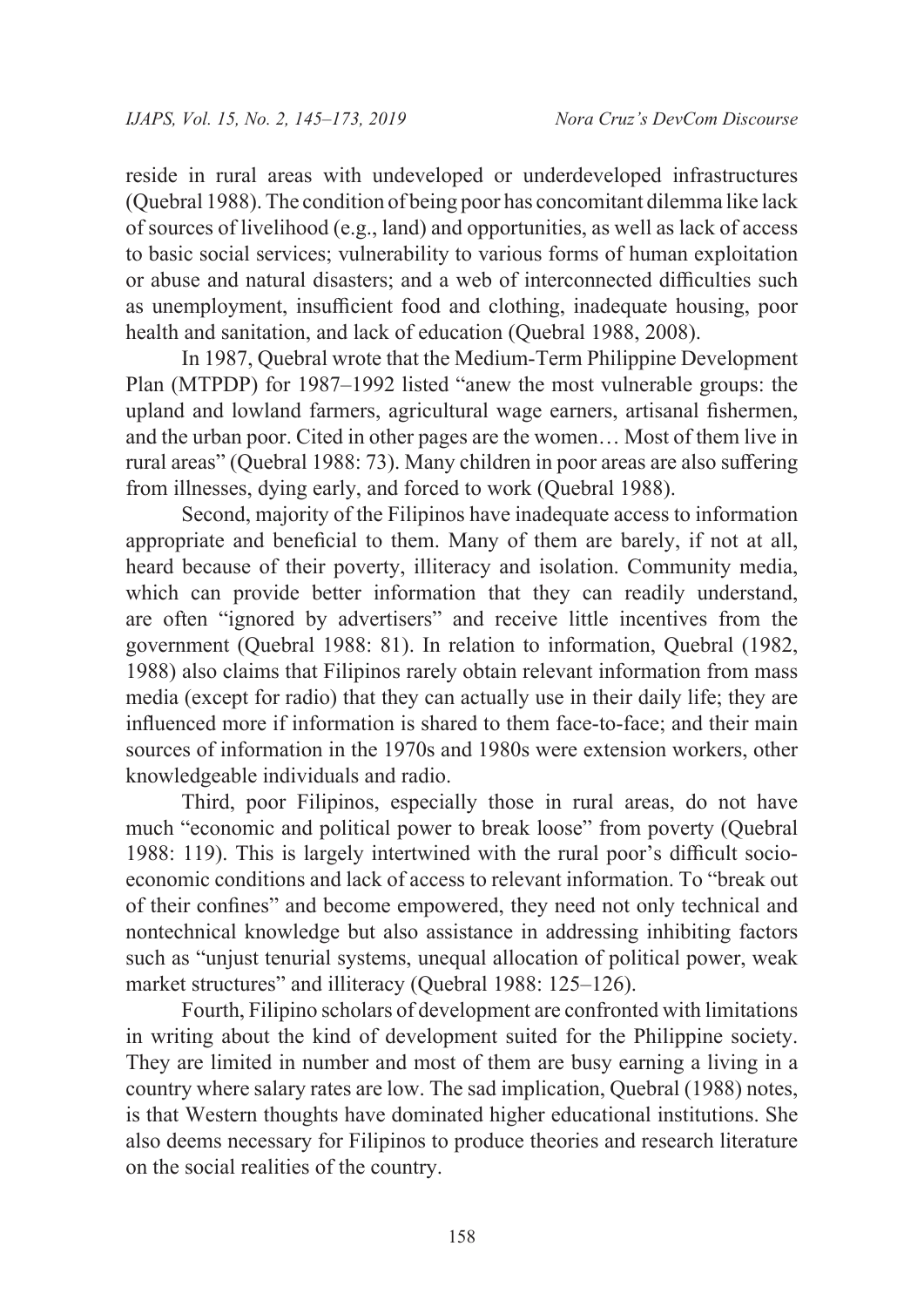Fifth, the poor Filipinos are the priority of DevCom in the Philippines. It is they who deal with and endure difficulties in many aspects of their social and economic life. In spite of this, they "remain active agents" and are persevering as they take actions on issues that directly concern them, with or without support from the government (Quebral 1988: 14).

## **The Philippines: Beset with Problematic Third World Complexities**

In sum, Quebral's discourse has created representations of the Philippines as a developing nation battling poverty primarily in rural areas. The complexity of poverty, which is said to be both the cause and effect of underdevelopment, is apparent as it is interwoven with diverse societal problems in the country.

Quebral's first key articulation of the Philippines is the affirmation of its existence as a developing nation with the majority of its population combating various aspects of socio-economic and other difficulties that are more noticeable in rural areas. What are these difficulties which are often lumped together as the tandem of poverty and inequality? According to Quebral (2008: 179), poverty "is tied not only to sparse incomes but also to such collaterals as poor health, illiteracy and lack of access to basic services." In addition, it cannot be separated from natural calamities (e.g., earthquakes, volcanic eruptions, typhoons) and man-made ones (e.g., flooding, pollution, political repression) (Quebral 2008). She thinks that poverty in Asia, including the Philippines, is made complicated by remnants of colonial and feudal structures and exacerbated by a dictatorial or authoritarian government (Quebral 1992, 2012b).

Second, the problems of underdevelopment in the country are numerous, complicated and persistent. Quebral (1988: 73) mentions some of these in her reaction to the MTPDP of then Philippine President Corazon C. Aquino, writing that "the country's deep-seated problems" include "persistence of poverty and income inequality, high unemployment and underemployment, urban-rural and regional disparities."

Third, the Philippines, like many other developing nations, has implemented economic reforms anchored on free trade (e.g., liberalisation, privatisation, deregulation), which has not helped the country much in reducing poverty. Quebral (2008: 179) is skeptical about how "most Asian countries explicitly push economic goals before implicitly attending to the others." While she is not cynical of globalisation, which is closely interwoven with free trade, she worries about how it has adversely affected local communities and homegrown industries (Quebral 2002a) and "spawned diasporas, outsourcing,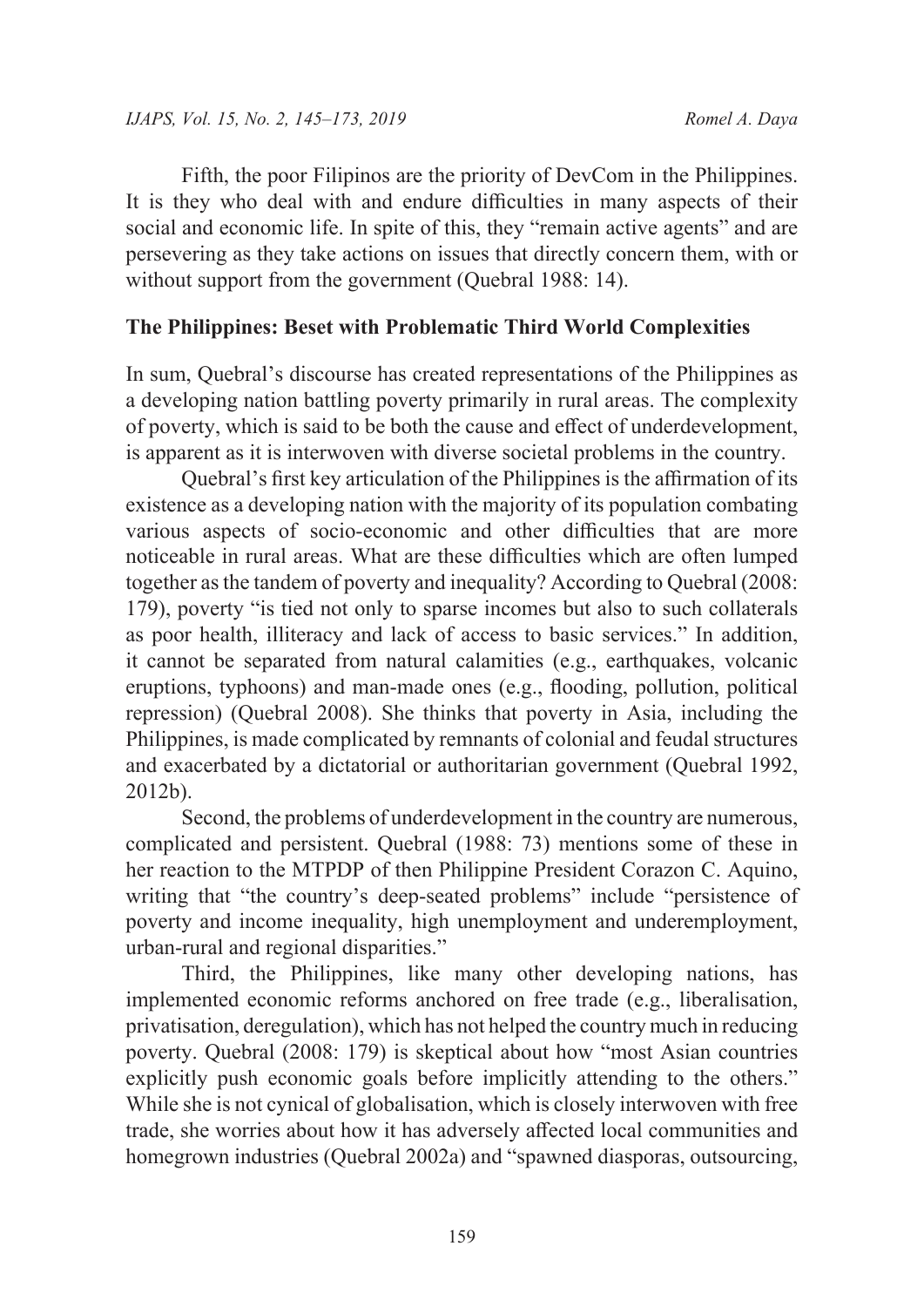and a new occupational class of caregivers, most of whom are Asian women" (Quebral 2008: 180).

Fourth, the Philippines has a system of communication that barely bolsters development, especially in the countryside. The system is largely urban-based and media-centric, predominantly owned by traditional oligarchs, and often geared towards mass dissemination of information. Quebral (1985a: 18) notes that "news about and for the cities dominate the national media." She criticises the lack of funding priority given to the use of media in rural development, especially for nonformal education, and the commercial media's preoccupation with "entertainment and profit" (Quebral 1988: 38). Quebral (1988: 79–80) also claims that broadcast stations supervised by the government are purportedly airing "so-called propaganda," while those managed by universities in various regions for their extension programs have "weak signals" and "tiny budgets." She adds that newspapers are circulated more in urban areas and cater more to "AB readers" with their use of the English language (Quebral 1988: 33). Except for radio, which promoted rural development in much of the latter half of the 20th century, "media in developing countries today are not in synch with development" (Quebral 1988: 70). Media's saving grace, Quebral supposes, is its adherence to and practice of the freedom of communication and expression, except during the Marcos Martial Law years.

Fifth, communication education, research and practice in the Philippines have been strongly influenced by the West. Quebral (1988: 63) explains that the influence of "American communication education and literature on Asian teachers seems to be too powerful to overcome." Hence, the conventions of media research are "indiscriminately borrowed" by Third World scholars from Americans (Quebral 1990: 26).

Furthermore, Quebral (1988: 64) says that "much of Asian communication research remains true to its American origin in the choice of problems and methodologies," producing more media-centric and quantitative studies and reproducing inappropriate "non-Asian assumptions." She even thinks that DevCom educators also "rely too much in imported materials and methods" (Quebral 1988: 66). Quebral (1988: 9) also regrets that universities that offer communication programs "perpetuate the mass media fallacy," which puts media, not process, at the centre of communication programs.

Sixth, the Philippines does not yet have the physical and social structures that can encourage people to participate in building a progressive community.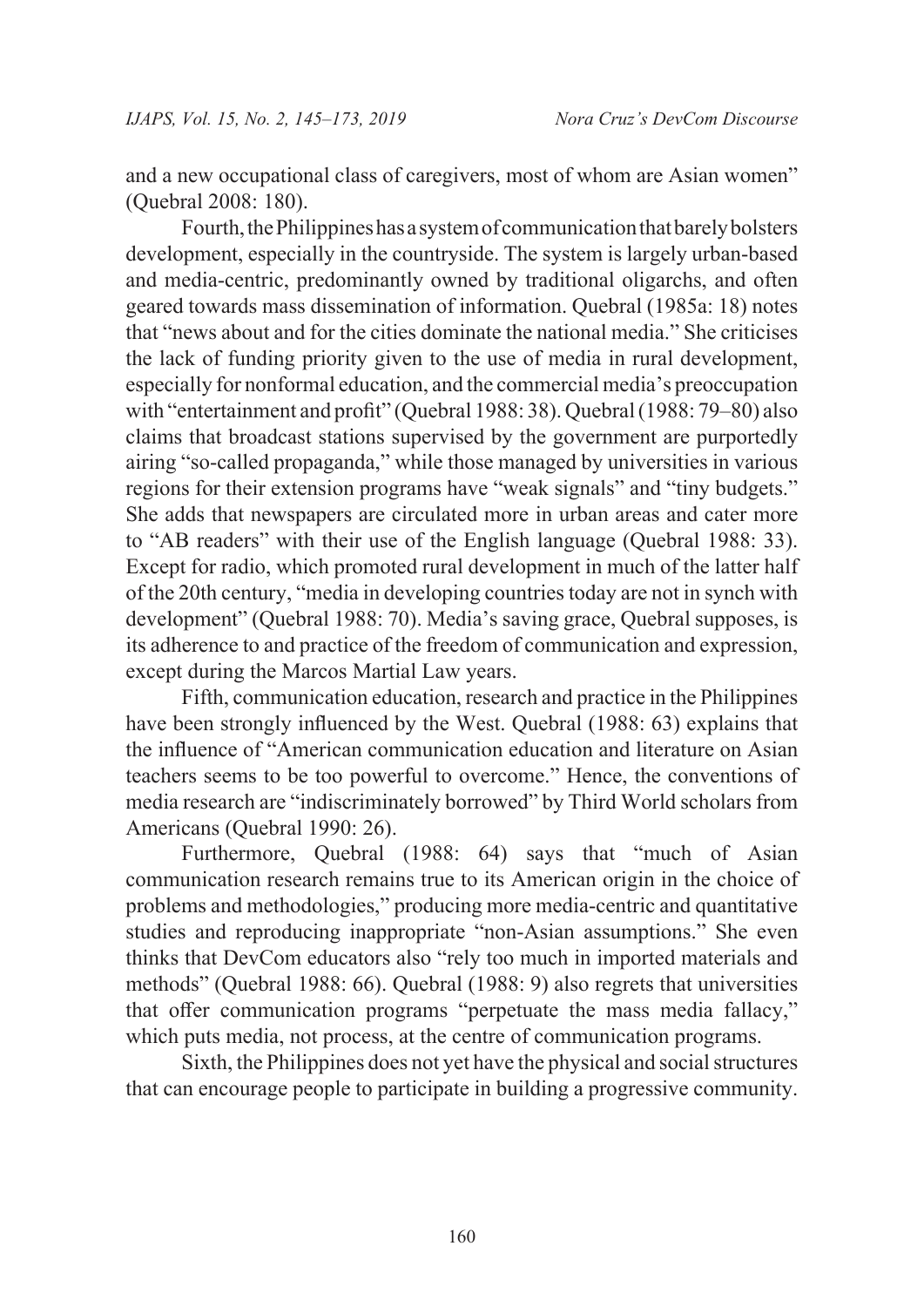#### **Field of Discursivity of Quebral's Discourse: Implications for the Study and Practice of DevCom**

It could be gleaned from the discussions above that Quebral's key articulations of DevCom support her claim that this field of communication distinctly addresses the situations and needs of developing nations and communities. Most of these key articulations suggest that DevCom is ideally grounded in the social and cultural contexts in which it is practiced. However, not much has been articulated about the socio-economic and cultural, much more the historical and political, structures and practices of marginalisation which are deeply intertwined with communication and development processes. The discourse could have explored these more, as Quebral herself believes that people should have economic, social, political and cultural "independence at the same time" (Quebral 1988: 22).

Moreover, her articulations of the Filipinos and the Philippines in her DevCom discourse are wanting in spite of the rich history of DevCom in the country, the pivotal role of Filipino scholars in its institutionalisation and growth, and the contextual significance of the country and its people in her discourse. What has been articulated about the Filipinos and the Philippines revolves more around their experience in poverty such as their challenging social and economic predicaments, relationship to communication and media infrastructure and system, and potentials and prospects for transformation for the better. A more in-depth examination and more substantive articulations of the Filipinos and the Philippines may provide a more concrete example of and a stronger argument for what DevCom is as a field that befits developing nations and communities. This also makes theorising in DevCom closer to the diverse realities of the people it professes to serve.

This section of the paper focuses on what has been overlooked by Quebral's DevCom discourse that could have bolstered DevCom's distinct identity as a field of study and practice of communication that is grounded in the realities of a developing nation or community and its people. The discussions above have already revealed what the DevCom discourse of Quebral is explicit about. But what meaning potentials are never or barely articulated by Quebral that could have, as this paper argues, fortified the cornerstones of DevCom as field of communication appropriate for developing nations and their people in their own local and national contexts? This paper identifies five meaning potentials in the field of discursivity of Quebral's DevCom discourse that are critical to DevCom. Further, it situates these meaning potentials in the social realities of the Filipinos and the Philippines, which cannot be divorced from the DevCom discourse that they are part of.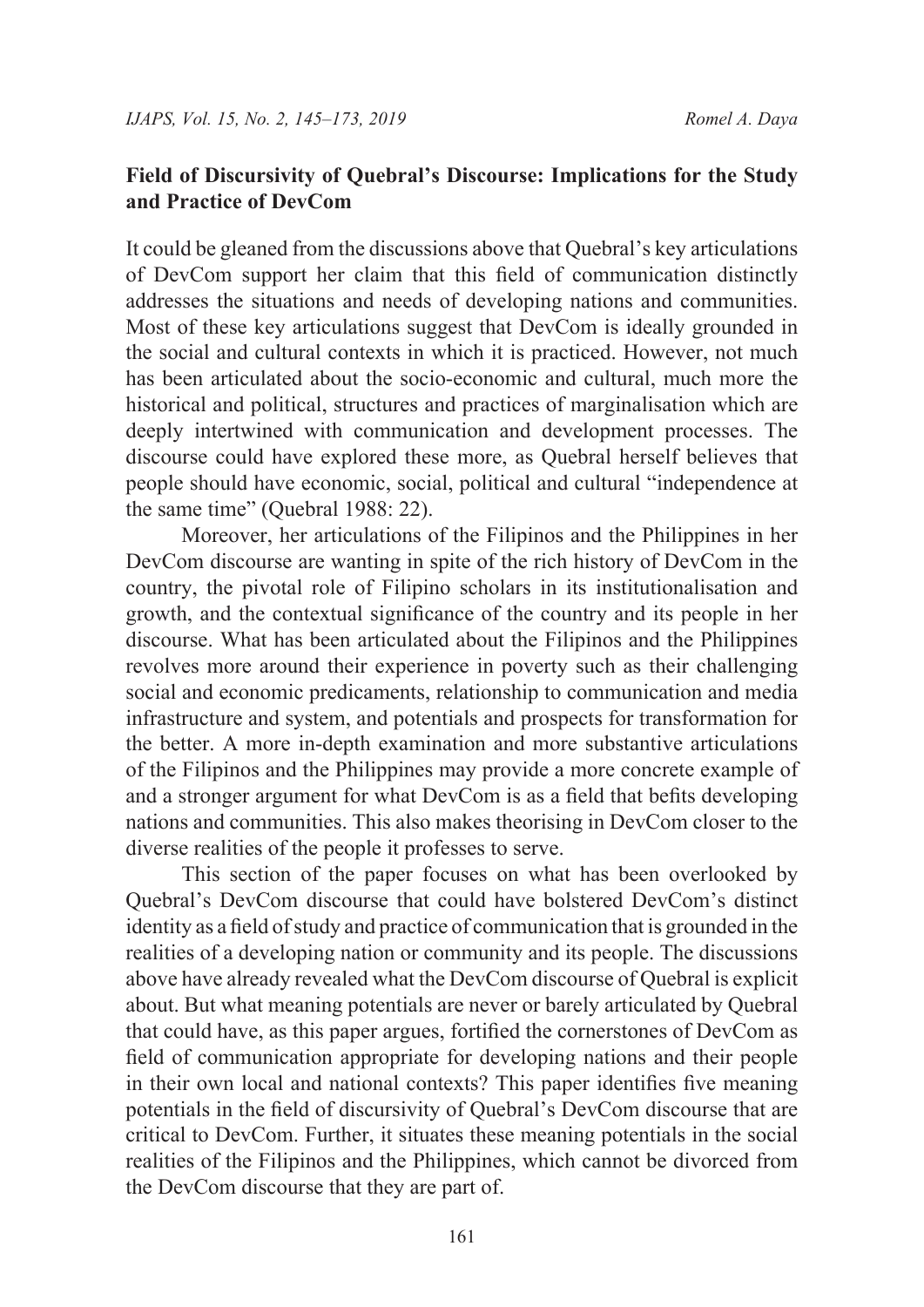First, Quebral's discourse is silent on local or indigenous notions of development and communication, the two most important linguistic signs in her discourse. For instance, how do Filipinos view *kaunlaran*, a Filipino concept of progress, throughout their history? How does this view of *kaunlaran* inform the formulation of goals and principles of DevCom programs?

After decades of being bombarded by development concepts from the West, it is perhaps time for Filipino DevCom scholars to rediscover indigenous notions of *kaunlaran* of the various ethnolinguistic groups in the Philippines. The same goes for how Filipinos understand and perform *talastasan*, which may loosely be translated in English as communication but which is culturally different from it (Maggay 2002). Quebral (1988: 71) herself notes that in DevCom research, "the social process under study cannot be abstracted from the culture in which it occurs." However, she has not elaborated much on this, and DevCom scholars have seemingly overlooked *kaunlaran* and *talastasan*  as local cultural phenomena in which DevCom programs could be grounded.

Second, the historical and political roots of the socio-economic difficulties faced by those in poverty are barely explored in the discourse in relation to development, communication and DevCom. The discourse has reproduced much of what the hegemonic modernisation paradigm has enumerated as both causes and effects of poverty in and outside the country. If development is the heftier of the two terms constituting the field, then an analysis of what causes poverty, which is development's biggest stumbling block, should go beyond the usual suspects blamed such as lack of education and illiteracy, inadequate infrastructures of all sort, remoteness, and lack of access to many things.

For instance, where are the government and the ruling elite in the underdevelopment equation in the Philippines? To be fair, Quebral (1988) has some articulations on the shortcomings of the Philippine government, rampant social inequality, lack of political power by the grassroots, and profitorientation of private media owners. She has also discussed corruption in government vis-à-vis values formation (Quebral 2012a). But how and why the politicians and the elite in the country are related to the construction of modern poverty in the country could have been analysed more. In general, the discourse has much to say about what has caused poverty, but it is relatively clammed up on the whos, hows and whys of it in the context of history and political economy.

It would probably be interesting for a DevCom scholar to know the history of how the ruling political dynasties in the Philippines emerged during the Spanish and American colonial eras, and how they have perpetuated themselves in power and exploited the country since then (Anderson 1992).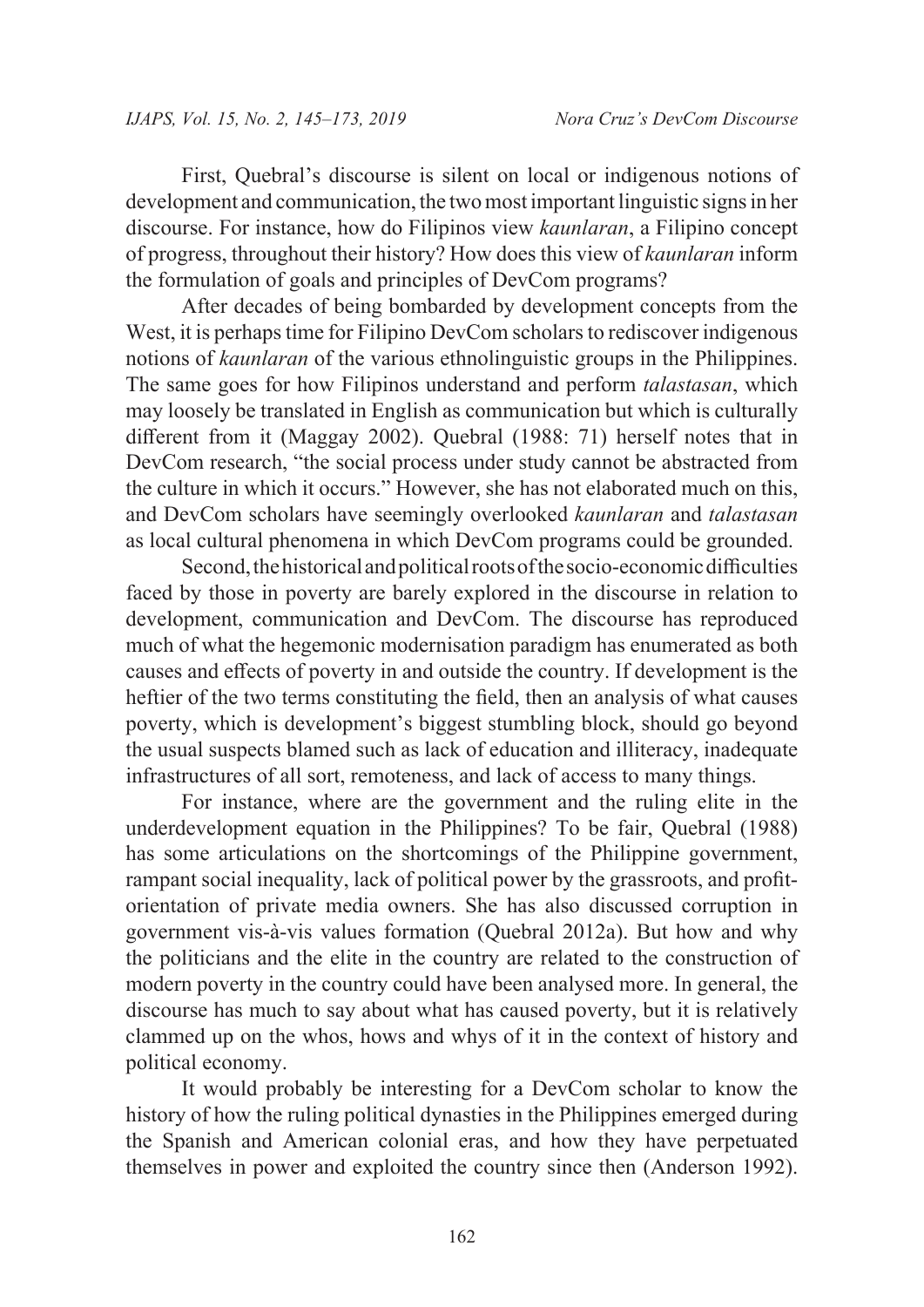This would perhaps make him or her understand deeper how and why DevCom embraces dialogue to, as Quebral (1988: 61) puts it, "help remove oppressive institutional barriers in rural society or as the awakening of rural people to their own powers and potentials." Even in Latin America and other developing regions, the DevCom experience has shown that development "is dependent upon structural issues such as land ownership and human rights" (Gumucio-Dagron and Tufte 2006: xvii).

Third, the issue of language vis-à-vis development and communication has not received much scrutiny in Quebral's discourse of DevCom. Although she maintains that DevCom practitioners should communicate in ways that people easily understand, Quebral has not delved much into how national and local languages can become potent forces of understanding and collective action among the people of a community and serve as a means for them to own the communication process and assert their cultural identity in DevCom projects.

Language is not value-free, as it embodies the culture of a society (Salazar 1996). Hence, whose language should be emphasised in the teaching, training and media products of DevCom? While the use of English has its own merits especially for DevCom practice outside the country and in a globalised world, the small attention given to native languages needs utmost reconsideration. In UPLB and other HEIs in the country, BSDC students have yet to read a textbook on DevCom written in the national language, and enroll in a course on DevCom writing in any of the vernaculars.

Many Filipino social scientists have already explained thoroughly how the national language and the various mother tongues of different ethnolinguistic groups in the Philippines can help the Filipino people free themselves from neocolonial structures and mindset to achieve genuine development (Constantino and Atienza 1996; Jose 2009; Tolentino 2015). In other developing nations, many cases of media-based participatory DevCom projects in Africa, Asia and Latin America attest to the effectiveness and meaningfulness of local languages in bringing about social change (Gumucio-Dagron 2001).

Fourth, Quebral's articulations of how national and local cultures should be used as bases or sources of values, contents and approaches in DevCom projects are expressed mainly in general terms. It is not anymore a question of whether or not culture is integral to DevCom because Quebral has repeatedly underscored that it is. She even acknowledges that the Philippines is culturally diverse (Quebral 1986b) and challenges DevCom practitioners to "let the cultural dimension become more visible in their practice" (Quebral 2002a: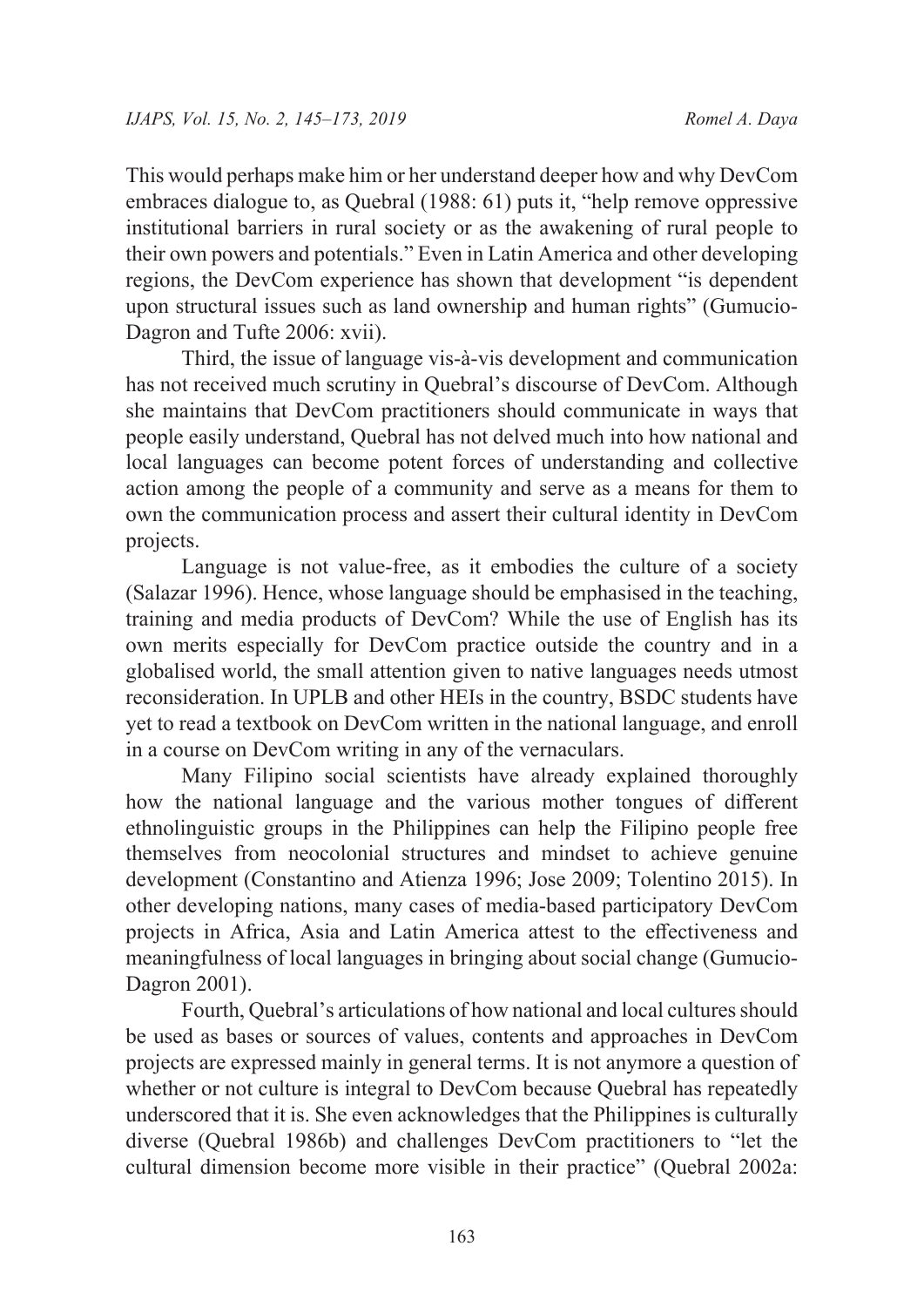13). But how this challenge could be operationalised not only in DevCom practice but also in DevCom education and research needs more articulations.

Take as an example how news stories are written in relation to cultural and linguistic considerations. Is the news structure of inverted pyramid, which originated from Western practice, suited to the storytelling practices of the Filipinos? Which among the news values are really relevant to them, and what more can be added to the list to make it culturally situated? How does a journalist "put facts in social context" (Quebral 2012b: 61)? The same questions can be asked of DevCom in other developing nations and communities.

Fifth, history, especially the socio-political struggles of developing nations, is scantily mentioned in Quebral's discourse. Some scholars argue that development problems are "fundamentally political problems" (Hornik 1988: xii) and even history is political, as it is usually constructed by the powerful. To her credit, Quebral advocates self-determination of people and communities through an emancipating and empowering participatory process. But any emancipatory advocacy in DevCom is hollow without thorough understanding and articulation of the historical-political experiences and dynamics of a developing nation that has many ethnolinguistic groups like the Philippines.

 In media reportage, for instance, much of who the disadvantaged and vulnerable individuals and groups are is often removed from their historical and political contexts. Take the case of indigenous peoples who are usually framed in Philippine media mostly in socio-economic terms and whose oppression by the powerful rarely makes the headlines of media stories. If DevCom is biased for people who have been made underprivileged by oppressive forces in the society, should it not subscribe to alternative and empathetic ways of articulating these people in their favour, without being untruthful to other individuals and groups involved? Hence, how should DevCom professionals ensure that the structure, language and content of stories are sensitive to the historical and political, not just socio-cultural, situatedness of a community, be it in the Philippines or in another developing country? To her credit, Quebral (1988: 64) has once called for the "need to update news and redefine what news is in developing countries."

## **Quebral's Discourse and its Field of Discursivity: Implications for Theorising in DevCom**

Dissanayake (1981) believes that indigenous theorising is indispensable for communication to break new grounds in the Asian context, engage the dominant Western theories, and contribute to global theorising in communication.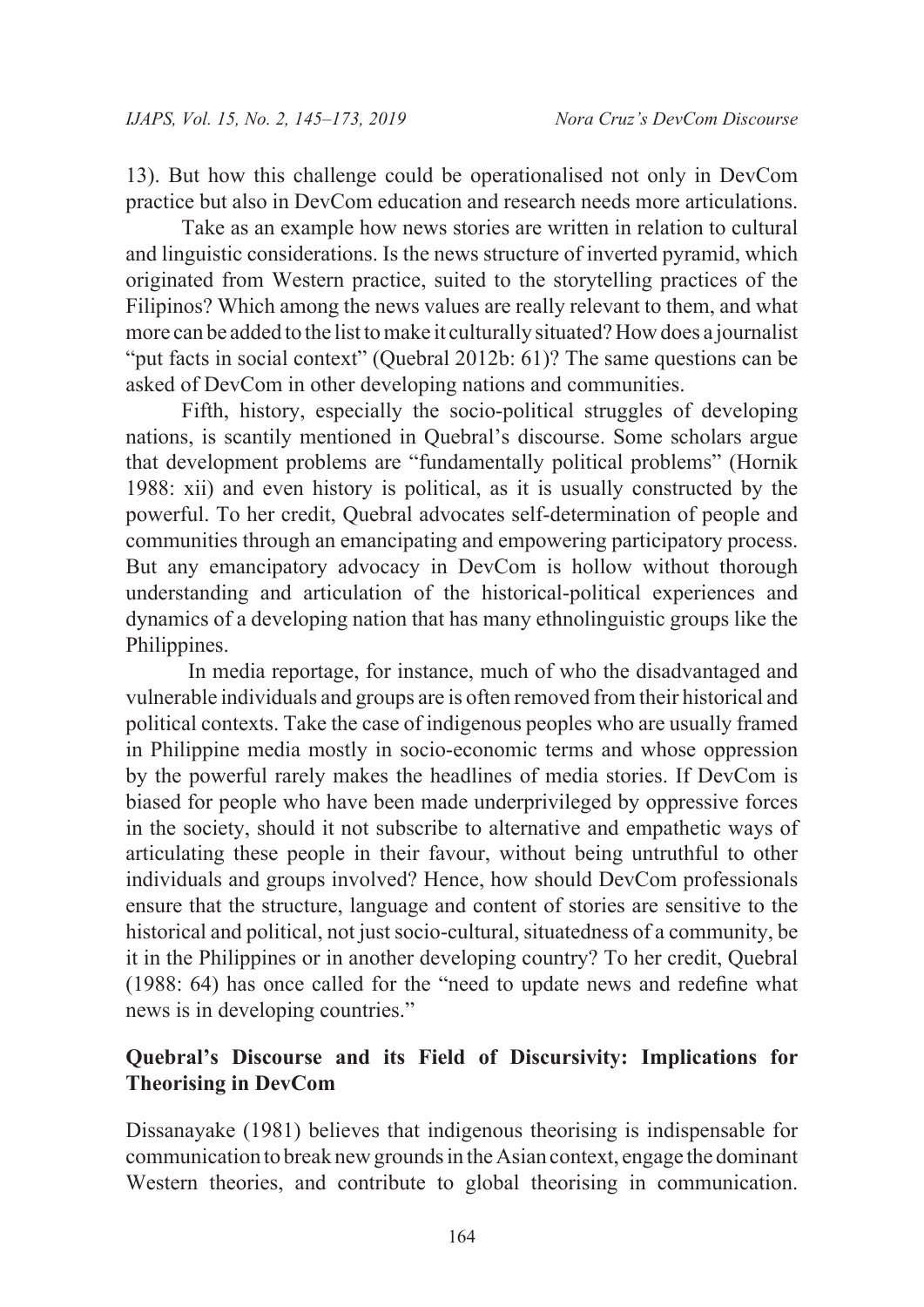Learning "from Asiacentric communication pioneers and their pioneering works" is thus important (Miike 2016: 1); hence, this paper's revisit and interrogation of Quebral's DevCom discourse. The Filipina's pioneering discourse of DevCom and the meaning potentials the discourse leaves in the field of discursivity provide critical insights into where scholars following her, be they Filipinos or not, can start pondering over indigenous theorising in DevCom. Two propositions integrate these insights—that DevCom is a *grounded field* and that it has an *alternative dimension*.

The first proposition argues that DevCom is grounded in social realities of developing nations and communities. Perhaps, Quebral would not have felt the need for another field of communication had she not seen contextual differences among nations. Her DevCom discourse may not be very explicit about the idea of groundedness, but many of the key articulations suggest or underscore the materiality of the developing nations' contexts in general.

As a concept, groundedness often entails three important aspects: context-specificity, genuine participation and listening. Groundedness as context-specificity has been discussed in the preceding section (i.e., meaning potentials of DevCom), with the following questions serving as synthesis: How does the process of realisation of human potentials or transformation of a community take place when contexts shape every aspect of a communication intervention? How do contexts shape a communication intervention that people can truly relate to or that are profoundly intelligible to them?

Groundedness as genuine participation means people shape the processes and outcomes of DevCom projects in their own ways and according to their own contexts. Diversity is expected, as Quebral (1988: 11) herself says that "[i]deas about how human development is best achieved are nothing if not diverse." Gumucio-Dagron (2001: 8) agrees, pointing out that "the experiences of participatory communication for social change are as diverse as the cultural and geographic settings in which they have been developing." Quebral (2014: 48) also says that the cultural dimension of DevCom as a participatory process makes it "that much more diverse and rich as a field." This directs scholars to the need to put under scrutiny the major assumptions of the prevailing participatory framework in DevCom. Waisbord (2001) recommends, in particular, that Western assumptions informing participatory models must be examined, especially those that nurture individualism more than a sense of community and stimulate conflict rather than consensus. As there is no one singular or universal formula for participation, any assumption on participatory communication must always be negotiated with people's cultural, socio-economic and political conditions and struggles in ways that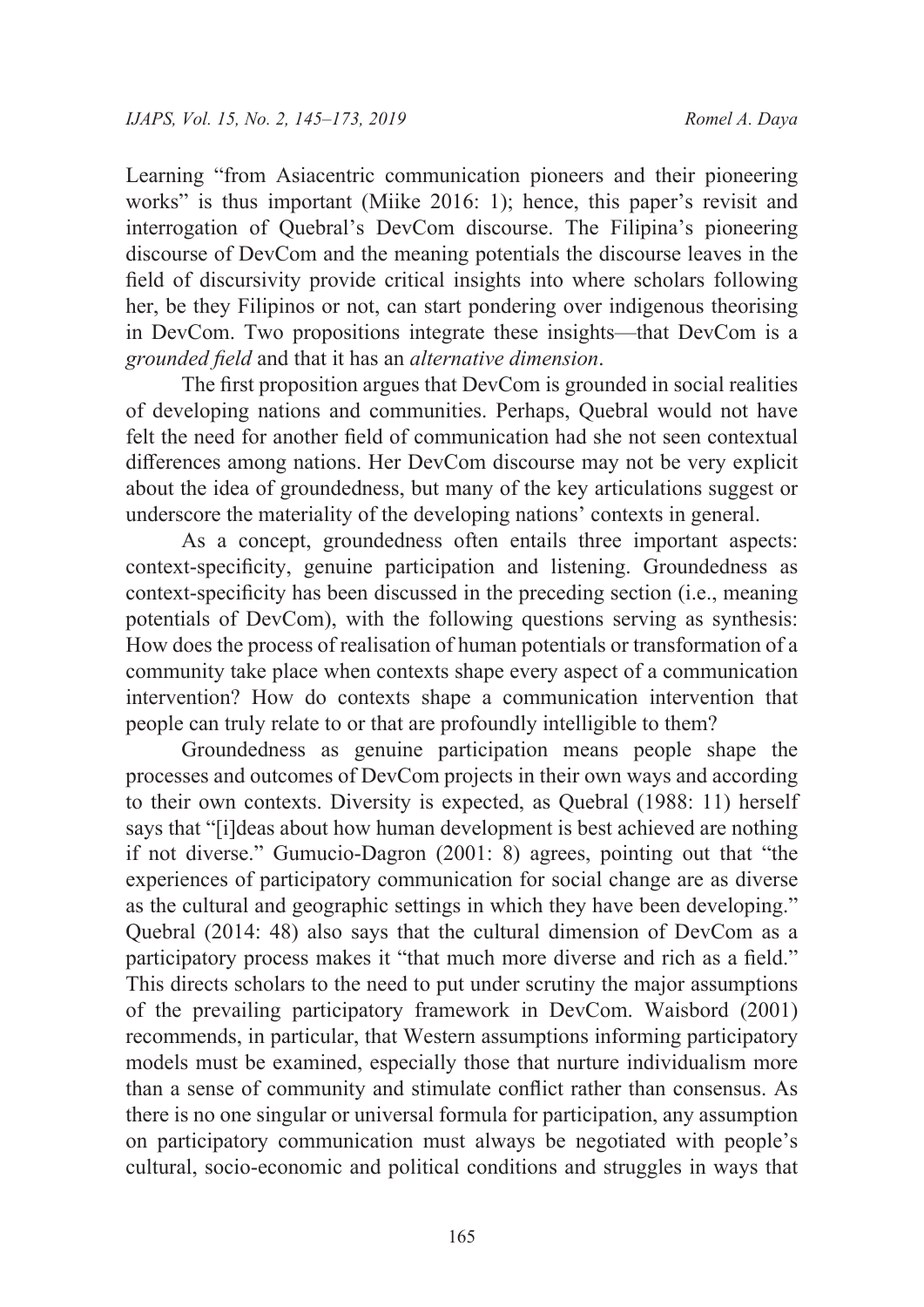do not compromise the kind of empowerment that they need. Any analysis of participatory communication cannot discount the importance of context (Gumucio-Dagron 2003), especially that the collective meanings people have of their experiences are embedded in their narratives that are produced in their own context (Custodio 2008).

Groundedness as listening asks both community outsiders and insiders to understand each other through a dialogic process that puts the interests of the latter first. Quarry and Ramirez (2009: 103–113) further suggest "listening to the context" (i.e., context as culture, geography, history, political systems, organisations/institutions, media and funding rules). Listening hopefully facilitates the gradual handover of the control and direction of DevCom projects to community people, who understand their situations and aspirations better. It also gives people more voice in project reports, research manuscripts and media texts; allows their identity, struggles and aspirations to shape what is reported about them and how; and gives their communicative experience more space in DevCom theorising.

The second proposition argues that DevCom has an alternative dimension. This cannot be more glaring each time DevCom inevitably finds itself providing unorthodox or different means of dealing with poverty, marginalisation and oppression. The concept of alternative communication in development has already been articulated by various scholars since the 1970s mostly as a reaction against the dominant modernisation models that have barely helped combat inequality and injustice in developing societies (e.g., see Beltran 1993; Rodriguez 2001). Even Quebral (1988: 40) ponders over the thought that rural development may be better achieved by "breaking new ground" or "trying alternatives."

Quebral's discourse does not directly talk of DevCom having an alternative dimension, but several of its articulations practically say so. For instance, by articulating that DevCom sides with the poor and powerless and that it seeks genuine people participation, Quebral actually raises, albeit indirectly, the idea that DevCom processes and narratives should negotiate with, if not confront and challenge, the sources of inequality and injustice. Who and what produce and perpetuate many forms of inequality and injustice in a society in the first place? It is mainly those who control the dominant economic and political structures, as well as the systems they have established to sustain these structures, which cannot be separated from the communication and culture industries over which they also have enormous power and hegemony (Melkote and Steeves 2001).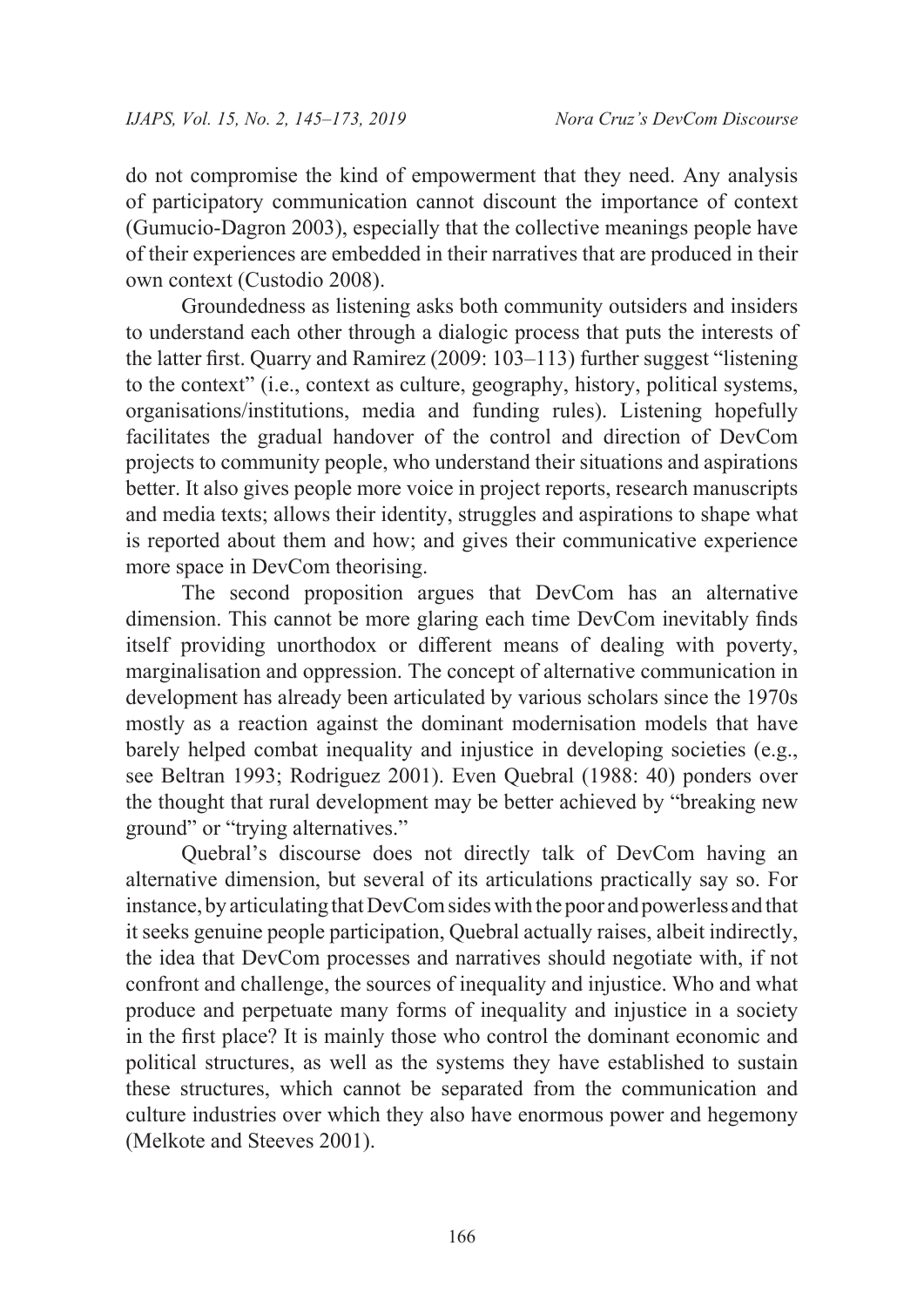In a globalising world which has communication and information systems dominated by a few transnational economic and media conglomerates (Ramonet 2006; Santos 2014) and which is characterised by the increasing privatisation of development (Anderson et al. 2012) and commodification of media and information (Enghel 2015), DevCom's allegiance with the poor, powerless and disadvantaged (Quebral 2012b) has never been more pressing. This allegiance, which is central to Quebral's discourse, entails openness to alternative options, especially if the majority of the poor and other disadvantaged groups are to actively assert their economic survival, social and political rights, and cultural roots and identity.

Talk of "another" (i.e., alternative) way of doing DevCom is also inevitable if the prevailing development industry goes "off-track" and becomes "a powerful business" and large development organisations have been "run like big corporations" (Quarry and Ramirez 2009: 29, 42). Having an alternative dimension, however, does not necessarily require DevCom projects to operate outside the prevailing development and communication industries. It also does not mean that DevCom cannot work within existing local socio-economic and political structures in a developing nation. In spite of various constraints faced by many funded DevCom projects (e.g., see Anderson et al. 2012; Enghel 2015; Gumucio-Dagron 2009), for instance, they have been able to take an alternative face in varying degrees.

Being an alternative also means DevCom may opt for one or more of the following in trying to help people improve their lives: (1) prefer more community-based communication practices over large-scale, mass communication ones; (2) prioritise and feature narratives and voices of the people, not that of personalities, media persons or experts whose voices dominate media texts and public discourses; (3) serve as a means through which people resist hegemonic cultural forces, and assert and enrich their own identities, beliefs, values and aspirations; (4) initiate a political process through which people engage in dialogue, help educate and empower themselves, and make their own decisions instead of leaving all their fate to some government bureaucracy and group of specialists (i.e., more faith in people); and (5) embrace cultural diversity amidst the homogenising tendencies of cultural industries dominated by commercial interests of transnational corporations. In addition, the dominance of media-centric DevCom projects makes a case for Quebral's persistent articulation of putting people, not media, at the centre of the field. As Gumucio-Dagron and Tufte (2006) put it, many development projects fail for being dependent on technologies that they cannot own or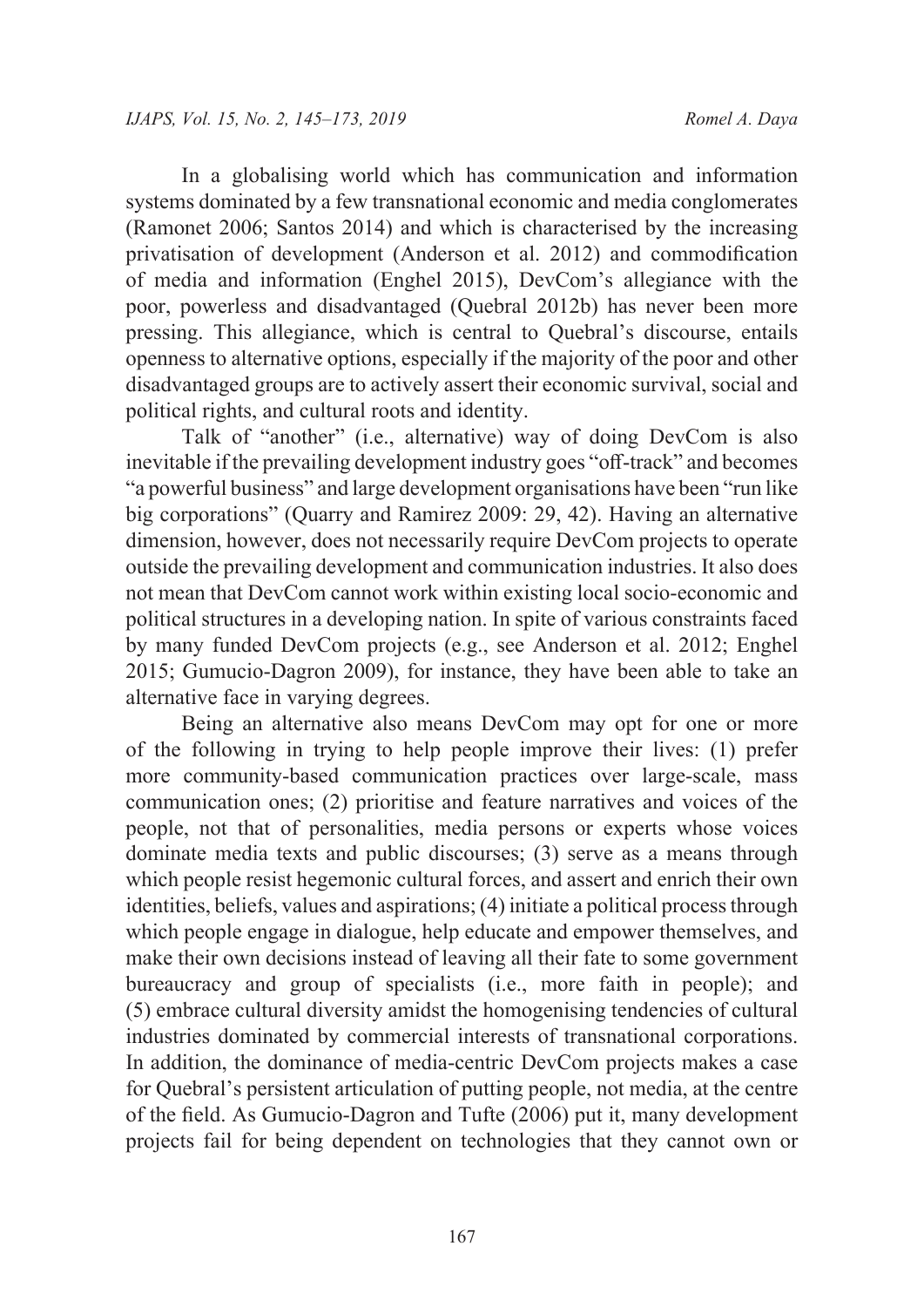control in the long run; in DevCom projects' case, these are oftentimes media technologies.

There is not a dearth of DevCom experiences embracing alternatives. For instance, Gumucio-Dagron (2001) has collected stories of 50 cases of grassroots experience in participatory communication through radio, video, theatre, internet and other media in Asia, Africa, Latin America and Oceania. In most of these cases, the experience provided a grassroots community an alternative means of sharing information, discussing concerns, promoting literacy, conducting nonformal education activities and livelihood training, fostering cooperation and networks, raising consciousness, mobilising people to action, strengthening solidarity, affirming cultural identity, and even expressing dissent and resistance (Gumucio-Dagron 2001). Furthermore, the experience was grounded in active participation by the locals, indigenous cultures and languages, daily lives and struggles of the community people involved, and a sense of mission of emancipation and empowerment (Gumucio-Dagron 2001).

Thus, this paper asserts that DevCom experience in the Philippines is now ripe for theorising (Labor 2017; Librero 2012), with Quebral's DevCom discourse and its field of discursivity as a potential starting point. Note that this discursive examination of Quebral's discourse is just a preliminary work. There is a need for further interrogation of the discourse's articulations to find out how these can be re-examined, reconstructed and even integrated with some articulations of other DevCom discourses—in the context of each developing nation or community. The long-term goal is perhaps to come up with microtheories of DevCom situated in the context of developing nations and communities, and later, formulate strong macro-theories and metatheories that can enrich global theorising in the field. This is not to say that there have been no attempts to theorise DevCom in the Philippines. Ongkiko and Flor (1998: 153–160), for instance, have proposed that DevCom be added as the fifth theory of the press as it "plays a larger, deeper and more profound role" in helping humans realise their full potentials.

#### **CONCLUSION**

The paper concludes that Quebral's discourse of DevCom asserts that differences in the social and cultural experiences among nations have necessitated the rethinking of the relevance and applicability of hegemonic Western theories, concepts and principles to the developing world. However,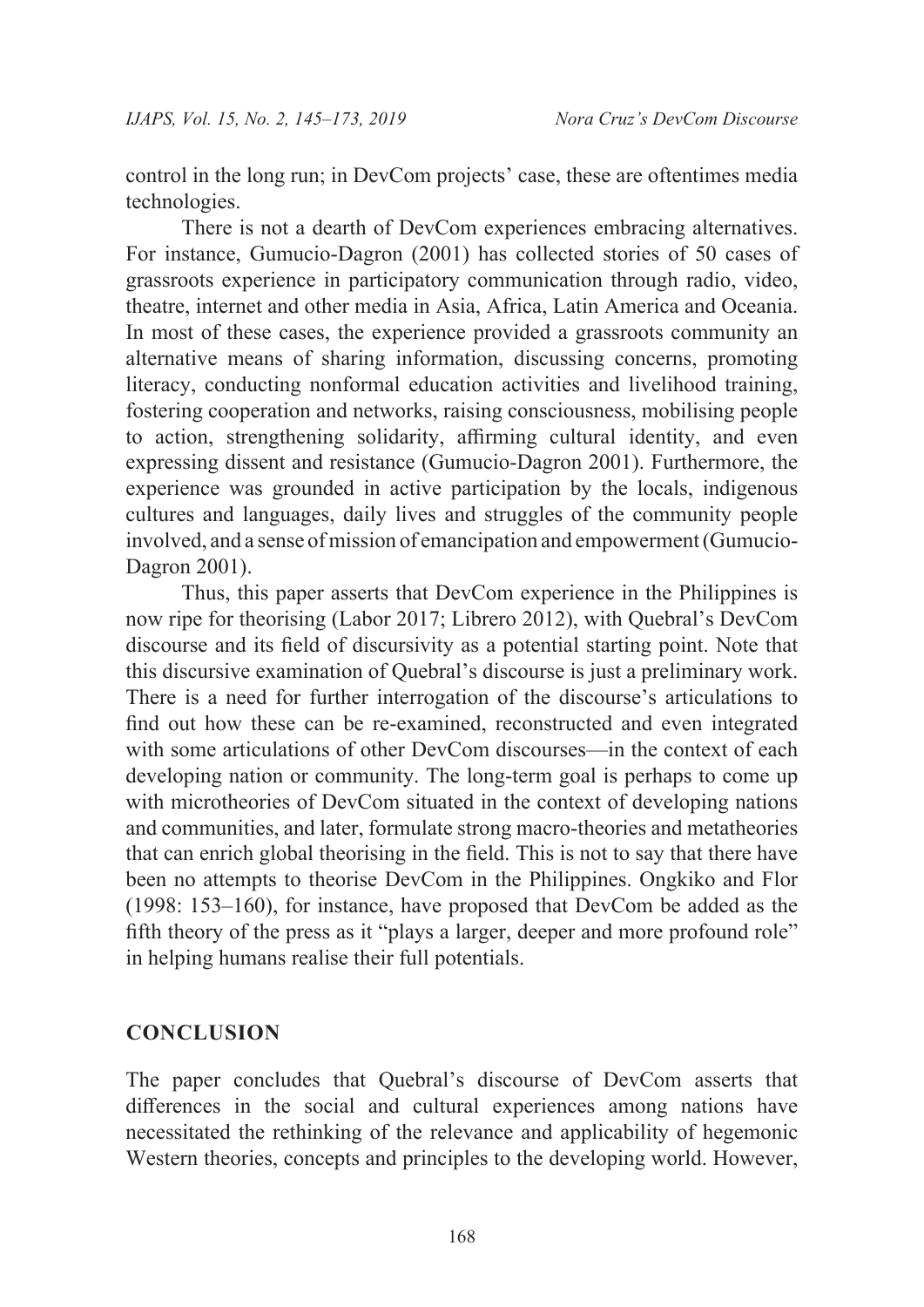it is generally vague on what these experiences are, like in the case of the Filipinos as a people and the Philippines as a nation. Moreover, articulations of how local historical, political and linguistic realities should inform and shape DevCom programs are wanting in the discourse. This is despite that her own propositions on genuine people participation imply that DevCom should also dig deeper into history, politics and language because development is deeply intertwined with all these.

As a result, Quebral's discourse has confined to the field of discursivity significant political, historical, ethnolinguistic and even cultural factors that could have strengthened more DevCom's identity as a people-centred, community-driven, process-oriented and culturally sensitive field of study and practice. It has also raised questions about what her discourse of development is. But whatever her DevCom discourse has not articulated, her pioneering propositions have nevertheless remained influential and practicable in DevCom and other development-oriented programs over the years since she started writing about the field.

Surely, Quebral's paramount place in DevCom is indisputable. As one Indian professor remarked in a parallel session during the 25th international annual conference of the Asian Media and Information Communication Centre (AMIC) Inc., Quebral already had "enormous contributions to development for/in communication" and scholars from developing nations should be grateful to her for that. But DevCom is not stagnant as a field, and as Quebral (1988: 13) herself admits, her statements on DevCom "will likely change—as they have changed—as we grow in wisdom." As each discourse is in constant negotiation with other discourses and altered in the process (Laclau and Mouffe 1985), those who believe in what DevCom stands for should revisit, rethink and reshape discourses like Quebral's for the benefit of the field and the people for whom it remains. There is much to learn from Quebral's important ideas on how a field of communication can genuinely be of, for and by the people, keeping in mind the challenge of rediscovering a nation's roots while dealing with a fast globalising world.

#### **ACKNOWLEDGEMENTS**

The author would like to thank Dr. Feorillo Petronillo Demeterio III of De La Salle University, the Philippines, for providing initial ideas for the paper and Dr. Rhodora Ramonette De Villa-Custodio of the University of the Philippines Los Baños for editing the manuscript.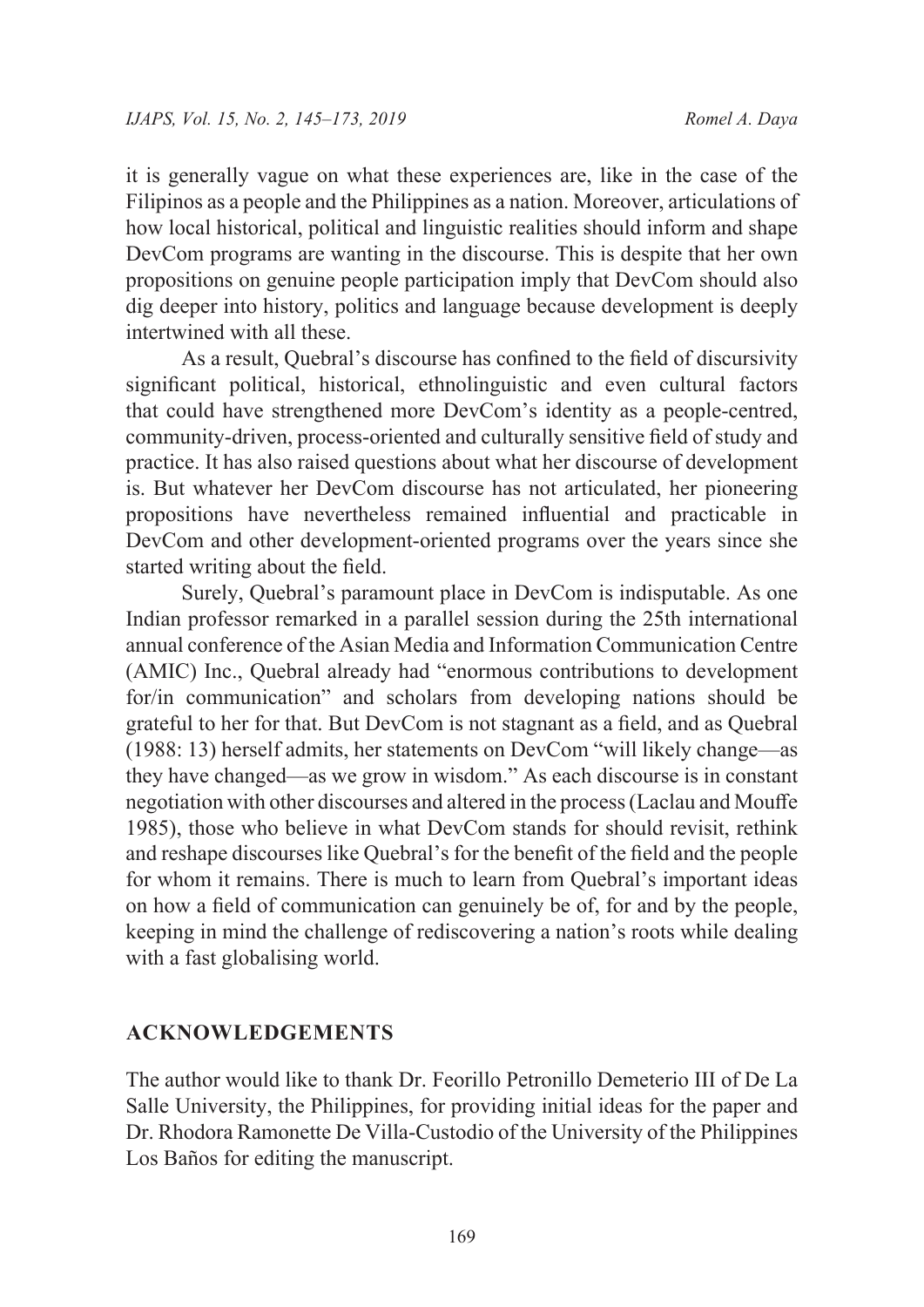#### **NOTES**

- Romel A. Daya is an assistant professor and former chair of the Department of Educational Communication, College of Development Communication, University of the Philippines Los Baños. He has authored and co-authored journal articles, monographs, manuals and a book on media-based learning systems, participatory communication approaches in national/public service, communication in the adoption of biotech crops, and contextualised communication in the native language.
- <sup>1</sup> DevCom was defined by Quebral in 1971 as "the art and science of human communication applied to the speedy transformation of a country and the mass of its people from poverty to a dynamic state of economic growth that makes possible greater social equality and the larger fulfillment of the human potential" (Quebral 1988: 147).
- <sup>2</sup> DevCom was redefined by Quebral in 2002 as "the art and science of human communication linked to a society's planned transformation from a state of poverty to one of dynamic socio-economic growth that makes for greater equity and the larger unfolding of individual potential" (Quebral 2002a: 16).
- <sup>3</sup> DevCom was redefined again by Quebral in 2012 as "the science of human communication linked to the transitioning of communities from poverty in all its forms to a dynamic, overall growth that fosters equity and the unfolding of individual potential" (Quebral 2012a: 9).

#### **REFERENCES**

- Anderson, B. 1992. Cacique democracy in the Philippines: Origins and dreams. *Journal of Contemporary Asia* 22 (2): 249–294, https://doi.org/10.1080/00472339280000191
- Anderson, M., Brown, D., and Jean, I. 2012. *Time to listen: Hearing people on the receiving end of international aid*. Cambridge: CDA Collaborative Learning Projects.
- Beltran, L. R. 1993. Communication for development in Latin America: A forty-year appraisal. In *Cultural expression in the global village*, eds. Nostbakken, D. and Morrow, C., 9–31. Penang: Southbound Sdn. Bhd.
- Bessette, G. (ed). 2006. *Participatory development communication for natural resource management.* Ottawa: Earthscan and the International Development Research Centre.
- Cadiz, M. C. H. 2006a. CFSC pioneer: A conversation with Nora Quebral. Communication for Social Change Consortium. http://www.communicationforsocialchange.org/ mazi-articles.php?id=294 (accessed 29 March 2017).
- . 2006b. Nora Cruz Quebral: Writer and thinker par excellence. *Glocal Times* 3. https://glocaltimes.mah.se/index.php/gt/article/view/30/30 (accessed 29 March 2017).
- Constantino, P. C. and Atienza, M. M. (eds.) 1996. *Mga piling diskurso sa wika at lipunan.*  Quezon City: UP Press.
- Custodio, P. A. 2008. Storytelling in development communication studies: Locating the narrative of participation through the interpretive lens. *The Philippine Journal of Development Communication* 1 (1): 75–103.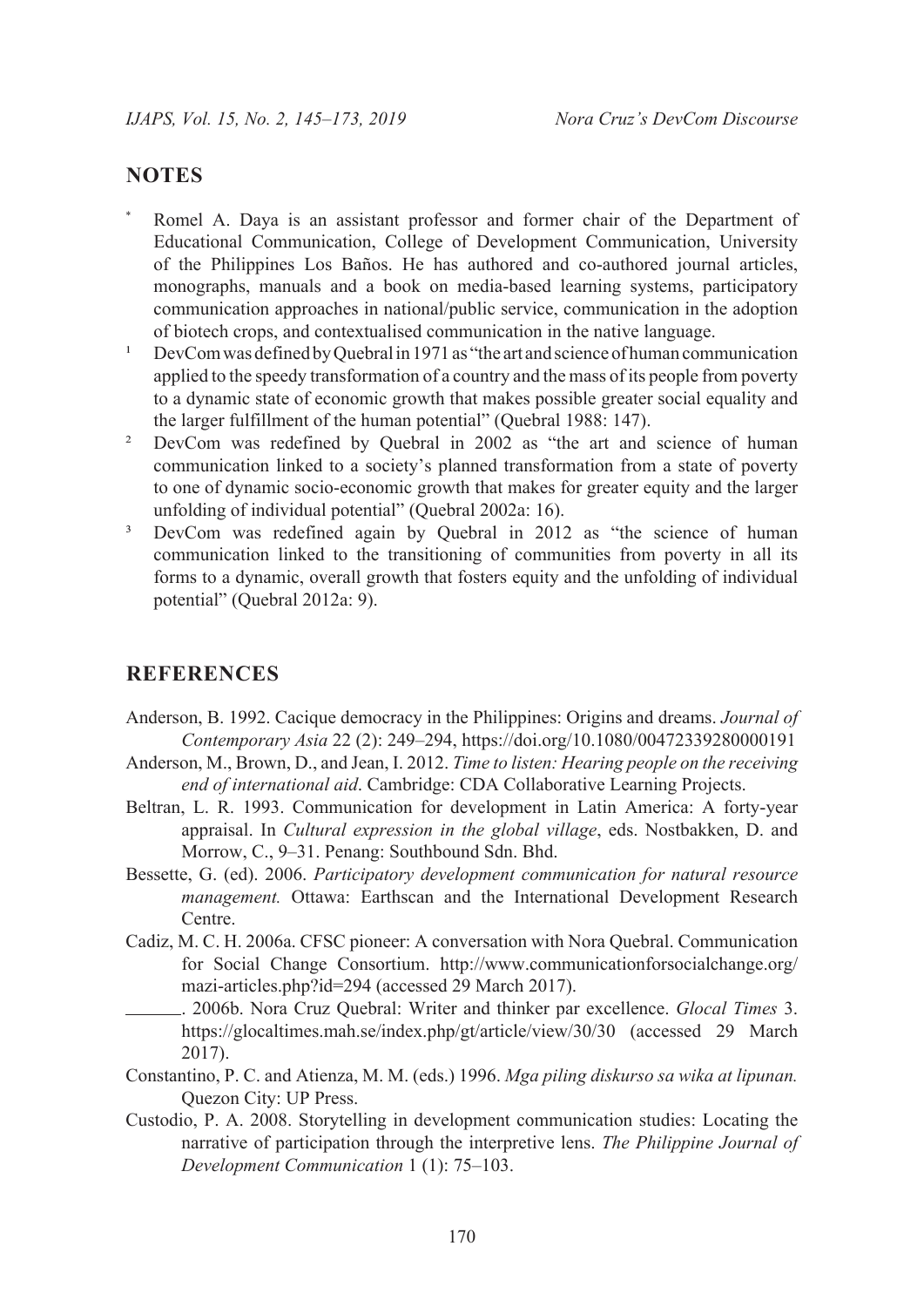- Dissanayake, W. 1981. Towards Asian theories of communications. *Communicator: Journal of the Indian Institute of Mass Communication* 16 (4): 13–18.
- Enghel, F. 2015. Towards a political economy of communication in development? *Nordicom Review* 36 (special issue): 11–24.
- Gumucio-Dagron, A. 2001. *Making waves: Stories of participatory communication for social change*. New York: The Rockefeller Foundation.
	- . 2003. Vertical minds versus horizontal cultures. An overview of participatory processes and experiences. In *Approaches to Development: Studies on Communication for Development*, ed. Servaes, J., 1–25. Paris: UNESCO.
	- . 2009. Playing with fire: Power, participation, and communication for development. *Development in Practice* 19 (4/5): 453–465, https://doi.org/ 10.1080/09614520902866470.
- Gumucio-Dagron, A. and Tufte, T., ed. 2006. *Communication for social change anthology: Historical and contemporary readings*. South Orange: Communication for Social Change Consortium.
- Hornik, R. C. 1988. *Development communication: Information, agriculture, and nutrition in the Third World.* New York: Longman.
- Jorgensen, M. and Phillips, L. J. 2002. *Discourse analysis as theory and method*. London: Sage.
- Jose, V. R. 2009. *Ang wika ng pagpapalaya at ang papel ng akademya*. *Malay* 22 (1): 15–19.
- Journal of Development Communication. 2011. Editorial, 22 (1)*.* Asian Institute for Development Communication, Kuala Lumpur.
- Labor, J. S. 2017. Constructs of development from inside the development communication syllabi*. International Journal of Asia Pacific Studies* 13 (2): 23–44, https://doi. org/10.21315/ijaps2017.13.2.2.
- Laclau, E. and Mouffe, C. 1985. *Hegemony and socialist strategy: Towards a radical democratic politics.* London: Verso.
- Librero, F. 2008. Development communication Los Baños style: A story behind the history. Paper presented at Development Communication Symposium, 8 December, Los Baños, Laguna, Philippines.
- . 2012. Development communication education in Los Baños: Contributions from graduate research. In *Development communication in directed social change: A re-appraisal of theory and practice*, ed. Melkote, S. R., 231–243. Singapore: AMIC.
- Maggay, M. P. 2002. *Pahiwatig: Kagawiang pangkomunikasyon ng Filipino*. Quezon City: Ateneo de Manila University Press.
- Manyozo, L. 2006. Manifesto for development communication: Nora Quebral and the Los Baños school of development communication. *Asian Journal of Communication* 16 (1): 79–99, https://doi.org/10.1080/01292980500467632.
	- . 2012. *Media, communication, and development: Three approaches*. New Delhi: Sage.
- Melkote, S. R. and Steeves, H. L. 2001. *Communication for development in the Third World*, 2nd ed. New Delhi: Sage.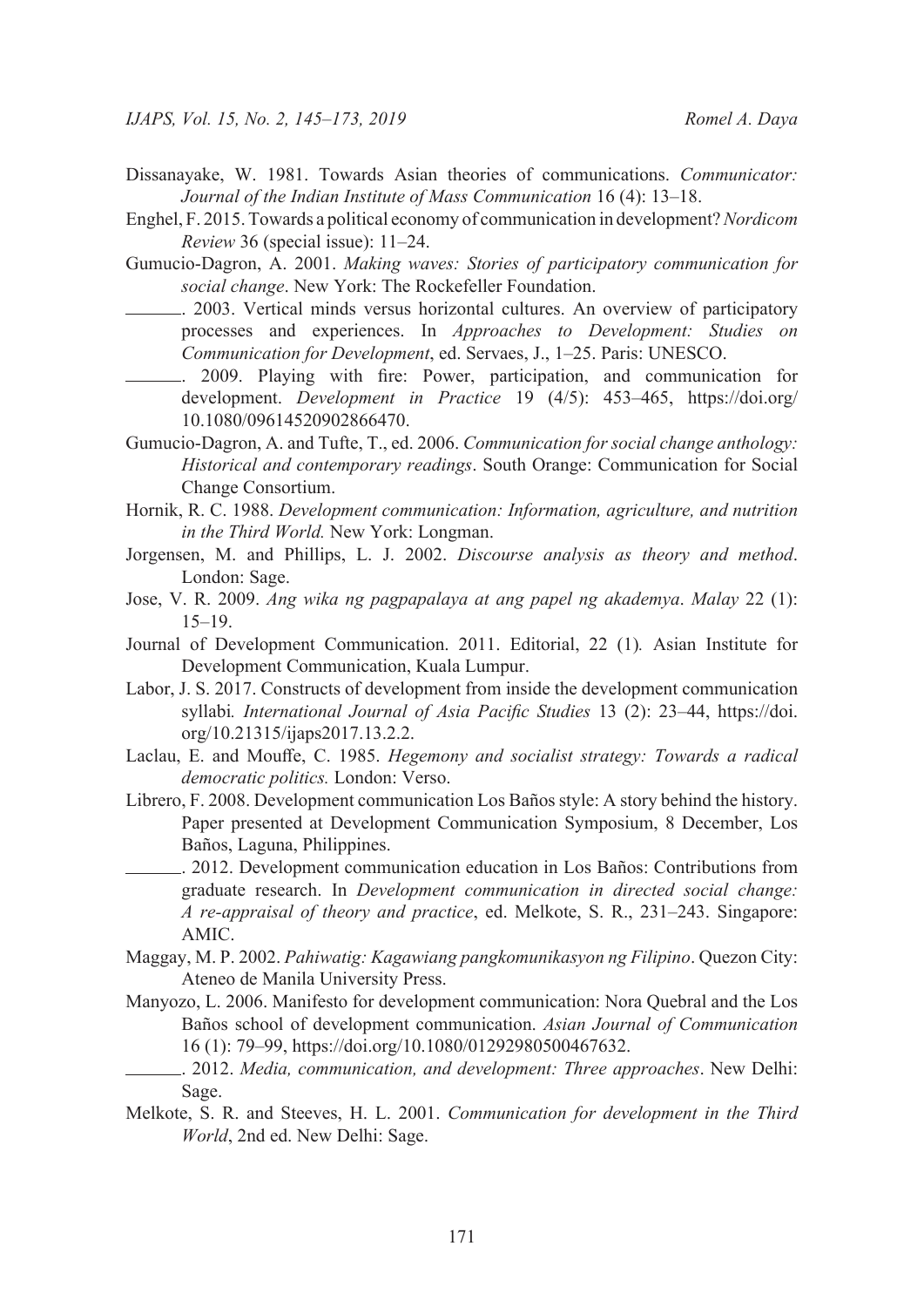- Miike, Y. 2016. Asian communication studies at the crossroads: A view to the future from an Asiacentric framework. *Journal of Content, Community & Communication* 3: 1–6.
- Ongkiko, I. V. C. and Flor, A. G. 1998. *Introduction to development communication.*  Los Baños, Laguna: SEARCA.
- Quarry, W. and Ramirez, R. 2009. *Communication for another development: Listening before telling.* London/New York: Zed Books.
- Quebral, N. C. 1975a. Development communication. In *Readings in development communication*, ed. Jamias, J. F., 1–11. Laguna: UPLB.
	- . 1975b. The making of a development communicator. In *Readings in development communication*, ed. Jamias, J. F., 25–36. Laguna: UPLB.
- . 1975c. Development communication: Where does it stand today? *Media Asia*  2 (4): 197–202.
	- . 1982). *The CTRE study: Piloting a distance learning system for small farmers*. Los Baños: UPLB and Philippine Ministry of Education and Culture.
	- . 1985a. Is development communication the same as communication for development? Paper presented at the AMICBERNAMA-WACC Seminar on Communication Challenges in Asia, 21–22 November, Kuala Lumpur.
- . 1985b. People, not media, communicate: An Asian update. *Media Asia* 4: 25–27.
- . 1986a. Development communication training values: Have they kept pace with the changing paradigm? Paper presented at the AMIC-WACC-WIF Consultation on Beyond Development Communication, 18–22 November, Singapore.
- . 1986b. The role of mass media in the Philippines: A reassessment. In *Philippine mass media: A book of readings*, ed. Del Mundo, C. Jr., 273–280. Manila: Communication Foundation for Asia.
- . 1987. Promoting agricultural productivity: The case of the National Azolla Action Program. Paper presented at the AMIC Workshop on Social Marketing and Public Education Campaigns, 18–26 May, Baguio City.
- . 1988. *Development communication*. Los Baños: UPLB.
	- . 1990. The international flow of media material: Trends and prospects for developing Asia. Paper presented at the Seminar on Communication Research Needs in Asia, 18–20 September, Singapore.
		- . 1992. The application of information and communication technology to development. *Media Asia* 19 (4): 213–216.
		- . 1997. Development communication in Southeast Asia. *The Journal of Development Communication* 8 (2): 1–8.
		- . 2002a. *Reflections on development communication: 25 years later*. Los Baños: UPLB.
			- . 2002b. *IPM farmer field schools: A work in progress*. Los Baños: UPLB.
	- . 2006. Participatory development communication: An Asian perspective*.* In *Participatory development communication for natural resource management*, ed. Bessette, G., 35–40. Ottawa: Earthscan and the International Development Research Centre.
		- . 2008. M4D in a wireless Asia. *The Philippine Journal of Development Communication* 1 (1): 175–185.